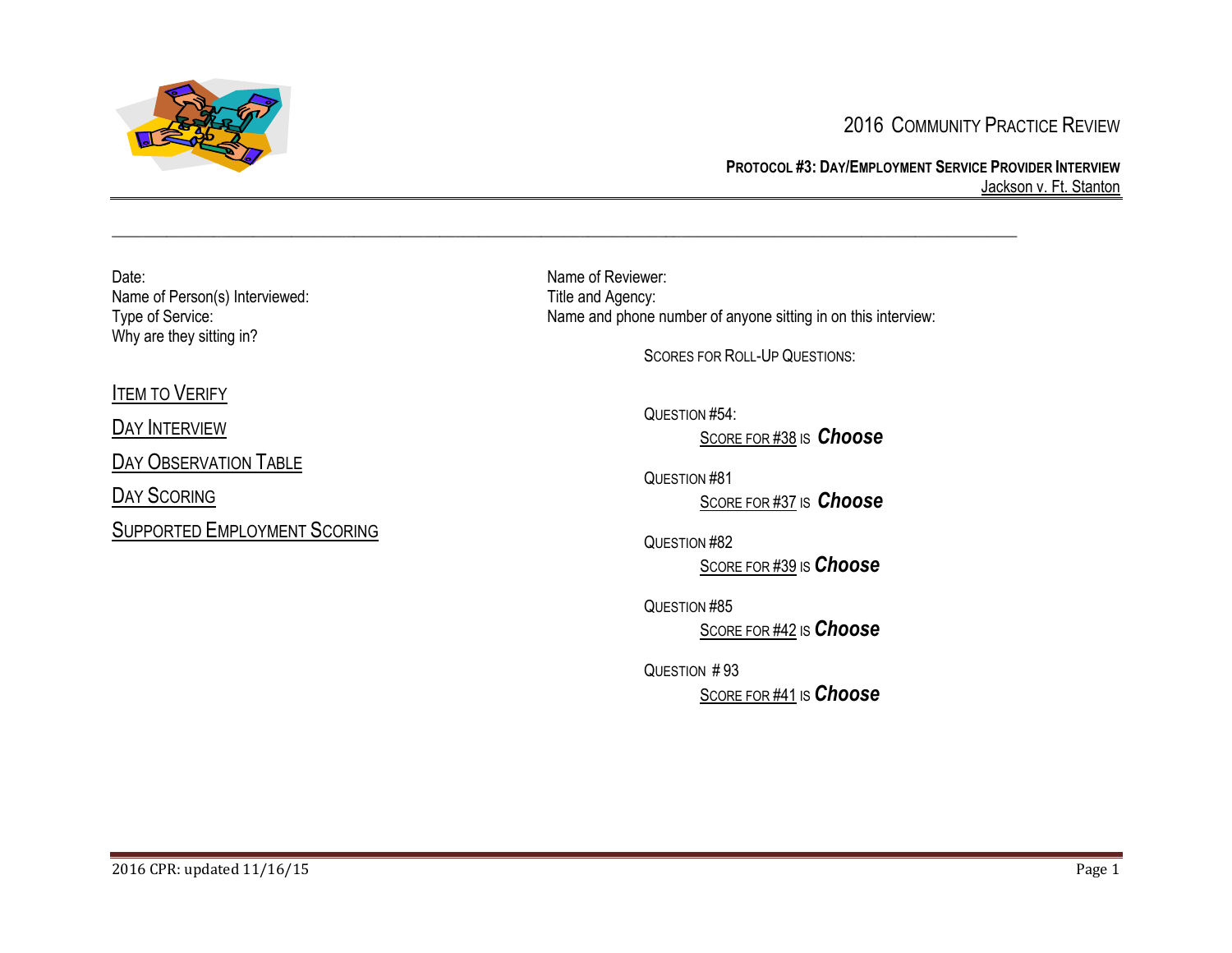# **Day/Employment Interviews**

The purpose of the interview is to gain insight into the perspective, knowledge, opinions, preferences, and circumstances of the person interviewed. The interview may present the Reviewer with the opportunity to observe first hand someone's communication skills, appearance, manner and working style. The questions presented in interview protocols are intended to elicit certain information. Each Reviewer is expected to phrase or rephrase the question(s) as necessary to promote clear communication addressing the intent of the questions. However, **you MAY NOT lead the person to an answer**.

The Reviewer should make every effort to record the interviewee's responses verbatim. Try not to paraphrase. The Reviewer should make any needed notes at a level of detail and reference that permits the Reviewer to put the information in the context necessary to be useful in supporting the Reviewer's judgments and descriptions. The Reviewer should not use acronyms when asking questions.

If you have not met the person to be interviewed before, begin by introducing yourself. If the person does not know, describe your role as a Reviewer and the overall aim of the review as well as the purpose of the interview in the information gathering process.

Even if asked directly, **do not** tell the person interviewed that anything is or is not "all right," "okay with me," does or does not "comply" with any regulation, law or requirement, or any other indication of approval or disapproval.

Even if asked directly, **do not** provide technical assistance or "recommendations" to resolve or improve issues.

For purpose of this Review, only interview a person providing direct service support to this class member.

If the direct support staff has been on the job for 30 days or less, his/her supervisor may also provide information AFTER the direct support staff has

answered.

YOU MUST RECORD THE DIRECT SUPPORT STAFF PERSON'S RESPONSES SEPARATE FROM THE SUPERVISORS.

If the person's direct support staff is not available/allowed to participate in this interview find out why and note the reason and who is giving you this information. Make these notations in your protocol book under the appropriate interview. Notify the agency that you will record the answers provided but they may not be counted and the entire interview may be scored a "0". Consult with your Case Judge and Community Monitor prior to completing your protocol book.

During the interview, whenever the protocol uses the term "person" or "Participant" the Reviewer should use the person's name when speaking, for example, "Ms. Smith," or "Mr. Jones."

When interviewing the direct service provider, most Reviewers have found it useful to begin with a general "tell me about" the Participant to allow the person being interviewed to express his/her initial and/or primary views. If subsequent items in the interview address issues already present in response to the initial "Tell me..."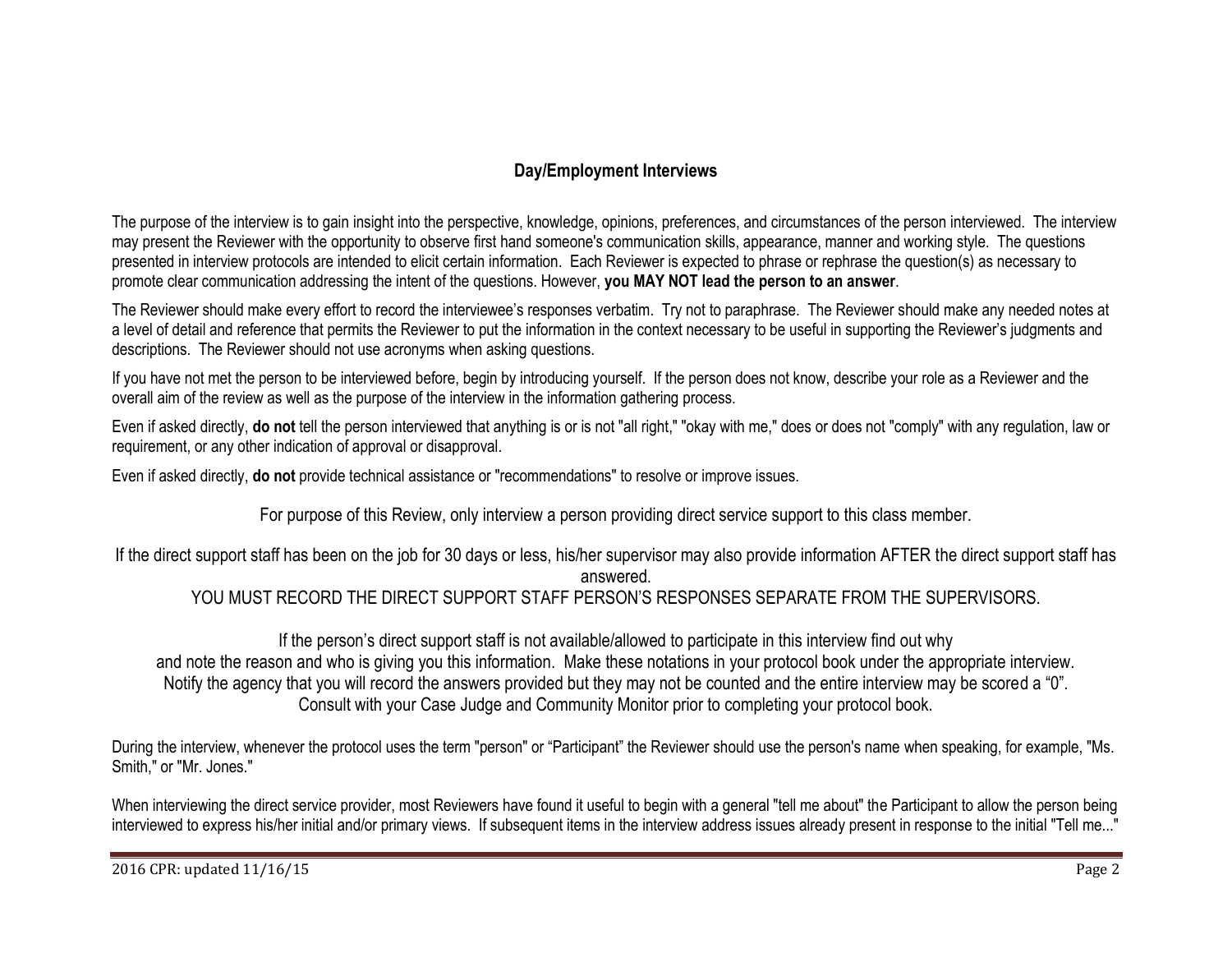question, the Reviewer should simply state, "I believe you have already told me about this...", reiterating the information. Allow the person interviewed to correct, clarify or expand the information as necessary.

Remember that the service provider may have to respond to an emergency or crisis situation during the interview. If this happens, the Reviewer should terminate the interview immediately and establish a time to reschedule or resume the interview. Do not continue to engage the person in conversation.

At the end of the interview, thank the person for his/her time and cooperation**.**

Based on your review of the records, what should be present in this environment? (e.g., adaptive equipment/assistive technology equipment, specific responses to behavior, specific supports during eating, etc.) List these types of things here/on the back of this page. If the information you require is found to your satisfaction, check the box to the left of the item you've listed. If not, leave it blank, highlight it and use it as a reference when scoring and/or writing up your summary. Use this space to identify missing information, use it to verify that recommendations have been followed, use it to ask about needed equipment/devices, etc.

<span id="page-2-0"></span>

| v<br>$\boldsymbol{\mathsf{\Lambda}}$ | Verify or Request (add lines as needed)<br>Item to |
|--------------------------------------|----------------------------------------------------|
|                                      |                                                    |
|                                      |                                                    |

#### A. Tell me about (Participant):

<span id="page-2-1"></span>Note: The interviewee may ask, well what do you want to know? The reviewer can respond by saying: "I've never met the person or don't know him/her very well—so just tell me what you know about her/him".

#### *CJ Remarks*

B. From your work with this person, what are the person's strengths?

## *CJ Remarks*

C. How long have you worked with this person? (Try to get day and year this person started)

#### *CJ Remarks*

D. Please describe the person's typical day, give me an idea about how long the person spends doing these activities. Note: If the interviewee states them, record the time the person arrives, what he/she does next and for approximately how long, then what the person does next and for how long, etc. Note the total number of hours per day the person is engaged in meaningful activities that relate to his/her ISP.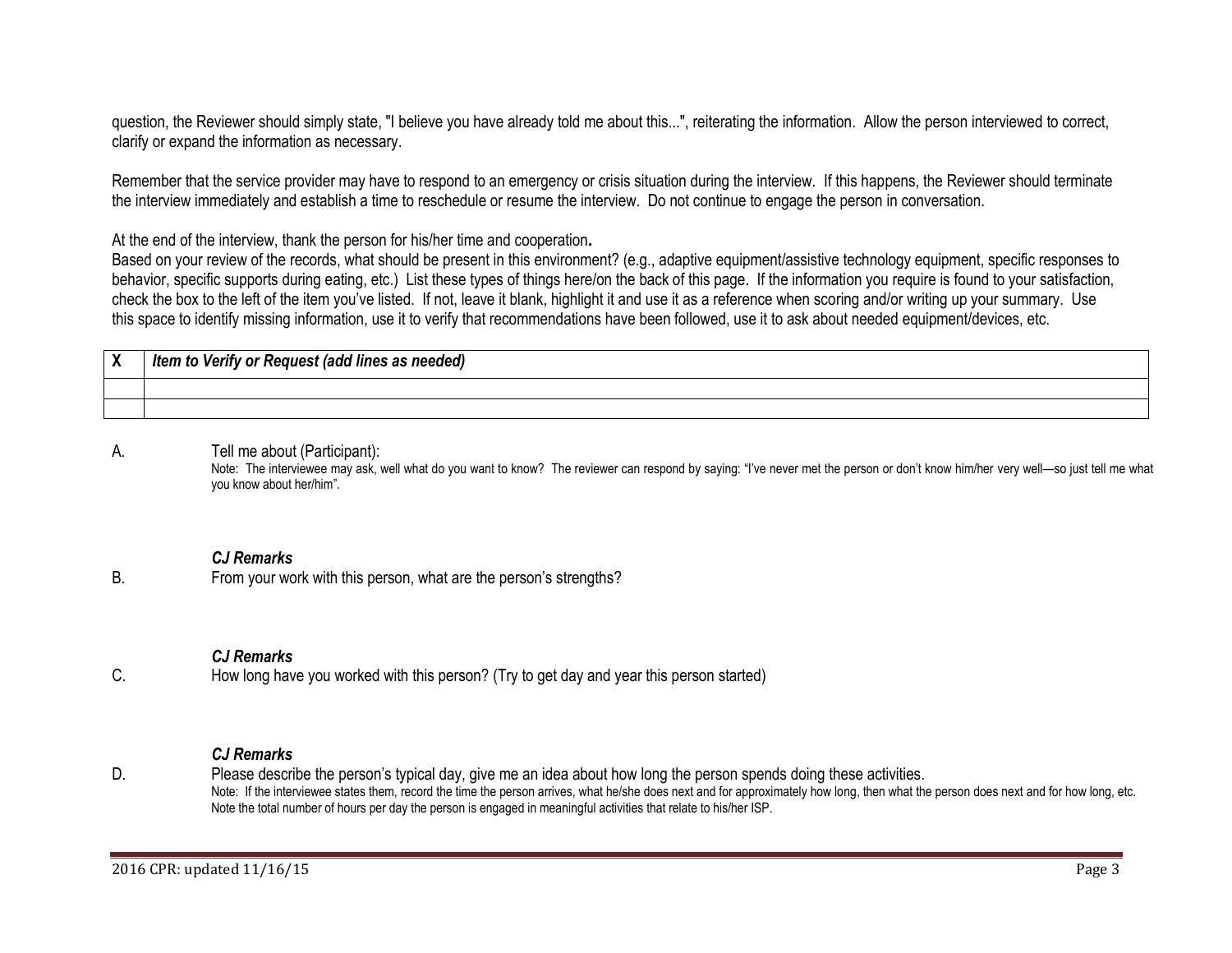| E. | <b>CJ Remarks</b><br>Are you a member of this person's IDT [Team? $\Box$ Yes<br>No.                                                                                            |
|----|--------------------------------------------------------------------------------------------------------------------------------------------------------------------------------|
|    | <b>CJ Remarks</b>                                                                                                                                                              |
| F. | Did you participate in the development of the person's ISP [Plan]? Yes No. How did you participate? What did you do?                                                           |
|    | If the answer is "No", the reviewer should ask: "Did information about the person get from you to the Team and information from the meeting get back to<br>you?" If so, how?   |
| G. | <b>CJ Remarks</b><br>Have you received training on implementing the person's:<br>a. $ISP?$ Yes $\Box$ No. If YES, what did you learn?                                          |
|    | b. Behavior Plan? $\Box$ Yes $\Box$ No $\Box$ NA. If YES, what did you learn you are to do?<br>Note: If the individual does not have a Behavior Support Plan mark this as N/A. |
| Н. | <b>CJ Remarks</b><br>Is the ISP useful in helping you to understand and-work with this person? $\Box$ Yes<br>$\Box$ NA (no plan)<br>No<br>How, or in what way?                 |

| Does the IDT meet when major events occur in this person's life? $\Box$ Yes $\Box$ No. |  |
|----------------------------------------------------------------------------------------|--|
| If YES, what happened and when did this occur?                                         |  |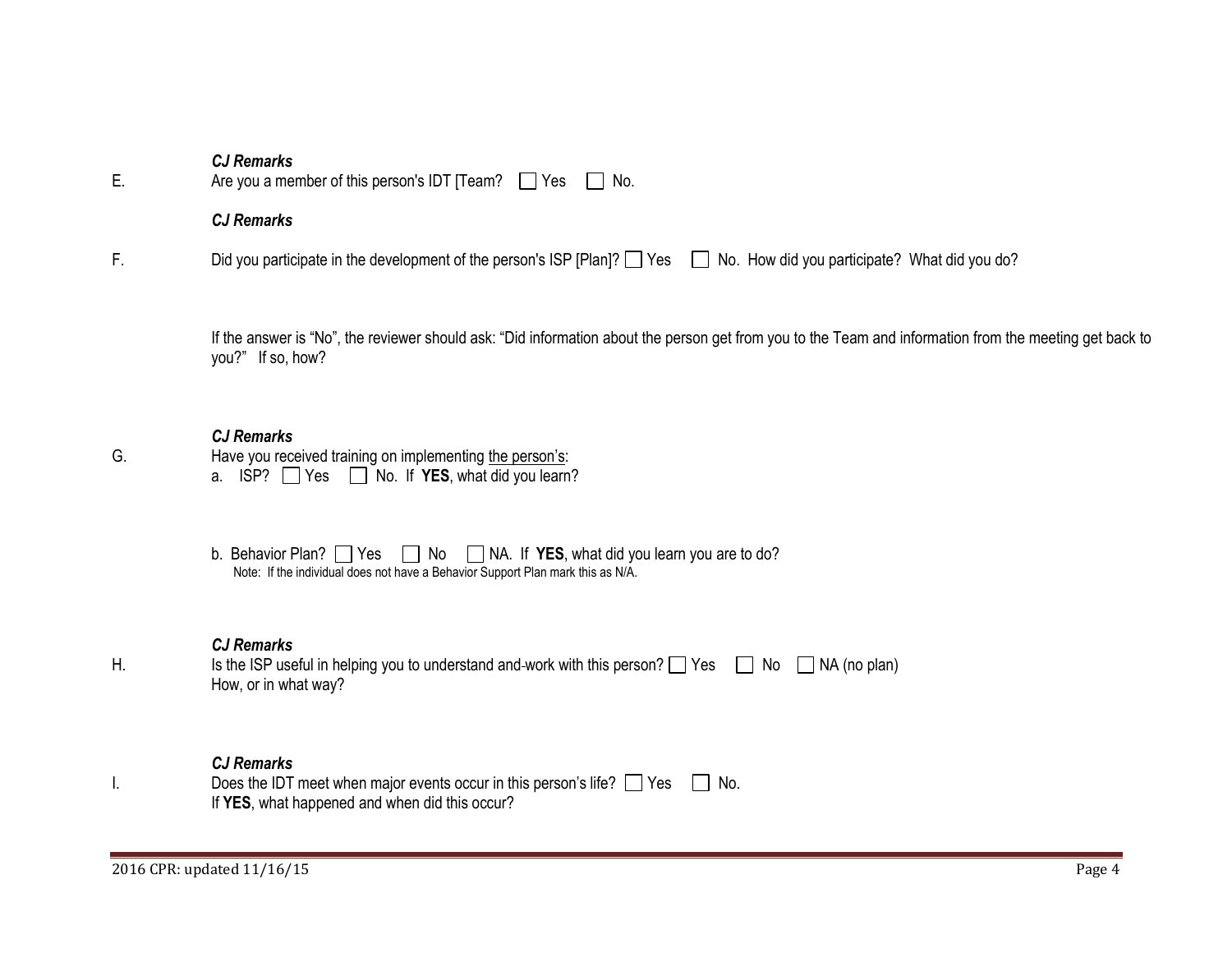| J. | <b>CJ Remarks</b><br>How would you initiate an IDT meeting if you thought one was needed?                                                                                                                                                                                                                                                                                                                                                                                                                                                                                                                                                                                                                          |
|----|--------------------------------------------------------------------------------------------------------------------------------------------------------------------------------------------------------------------------------------------------------------------------------------------------------------------------------------------------------------------------------------------------------------------------------------------------------------------------------------------------------------------------------------------------------------------------------------------------------------------------------------------------------------------------------------------------------------------|
| Κ. | <b>CJ Remarks</b><br>How does the team integrate this Participant's culture, values and natural support systems into the ISP and the person's everyday life?<br>NOTE: List specific measurable indicators, then look for verification in the notes and program records or other interviews. This question usually needs to be repeated, and needs to be<br>taken slowly, with spacing between the words: culture—values—and natural support systems. You can explain that when thinking about culture we mean things like ethnic and or life<br>style preferences; with values we mean beliefs (e.g., religious or family) with natural supports we mean people, groups of people, organizations or environmental. |
|    | <b>CJ Remarks</b><br>What are this person's current ISP Outcomes?                                                                                                                                                                                                                                                                                                                                                                                                                                                                                                                                                                                                                                                  |
|    | L.a. Please describe your responsibilities in implementing this person's outcomes.                                                                                                                                                                                                                                                                                                                                                                                                                                                                                                                                                                                                                                 |
| М. | <b>CJ Remarks</b><br>Do you think the other members of the Team carry out their responsibilities as they are stated in the person's ISP? □ Yes<br>No.<br>Examples:                                                                                                                                                                                                                                                                                                                                                                                                                                                                                                                                                 |
| N. | <b>CJ Remarks</b><br>Have there been any conflicts among team members about the person's service and support needs? $\Box$ Yes<br>No.<br>If YES, how was the conflict resolved?                                                                                                                                                                                                                                                                                                                                                                                                                                                                                                                                    |
| O. | <b>CJ Remarks</b><br>Describe how team members communicate with each other in between scheduled team meetings about the person's ISP progress and needs.                                                                                                                                                                                                                                                                                                                                                                                                                                                                                                                                                           |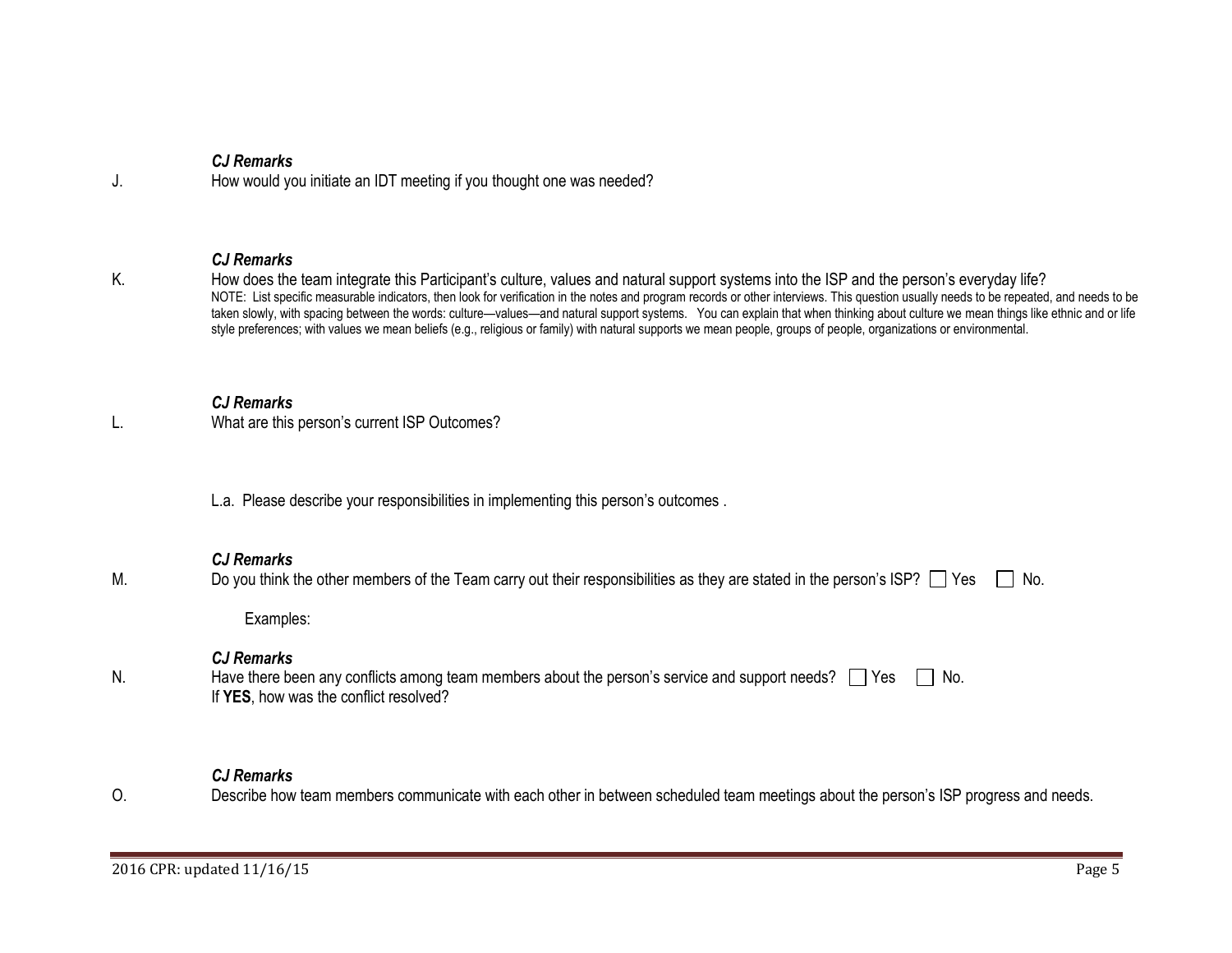P. Who is the person's independent case manager?

a. How helpful is this person [the case manager]?

b. What do you see as her/his role or job?

## *CJ Remarks*

Q. To what extent (how often) is the guardian involved in this person's life?

Is this level of involvement enough?  $\Box$  Yes  $\Box$  No.

Why/Why not?

What does the guardian do?

# *CJ Remarks*

R. Has the person or guardian ever objected to or requested services other than what you provide?  $\Box$  Yes  $\Box$  No  $\Box$  Don't Know If yes, When? What was objected to or requested? What happened?

#### *CJ Remarks*

2016 CPR: updated 11/16/15 Page 6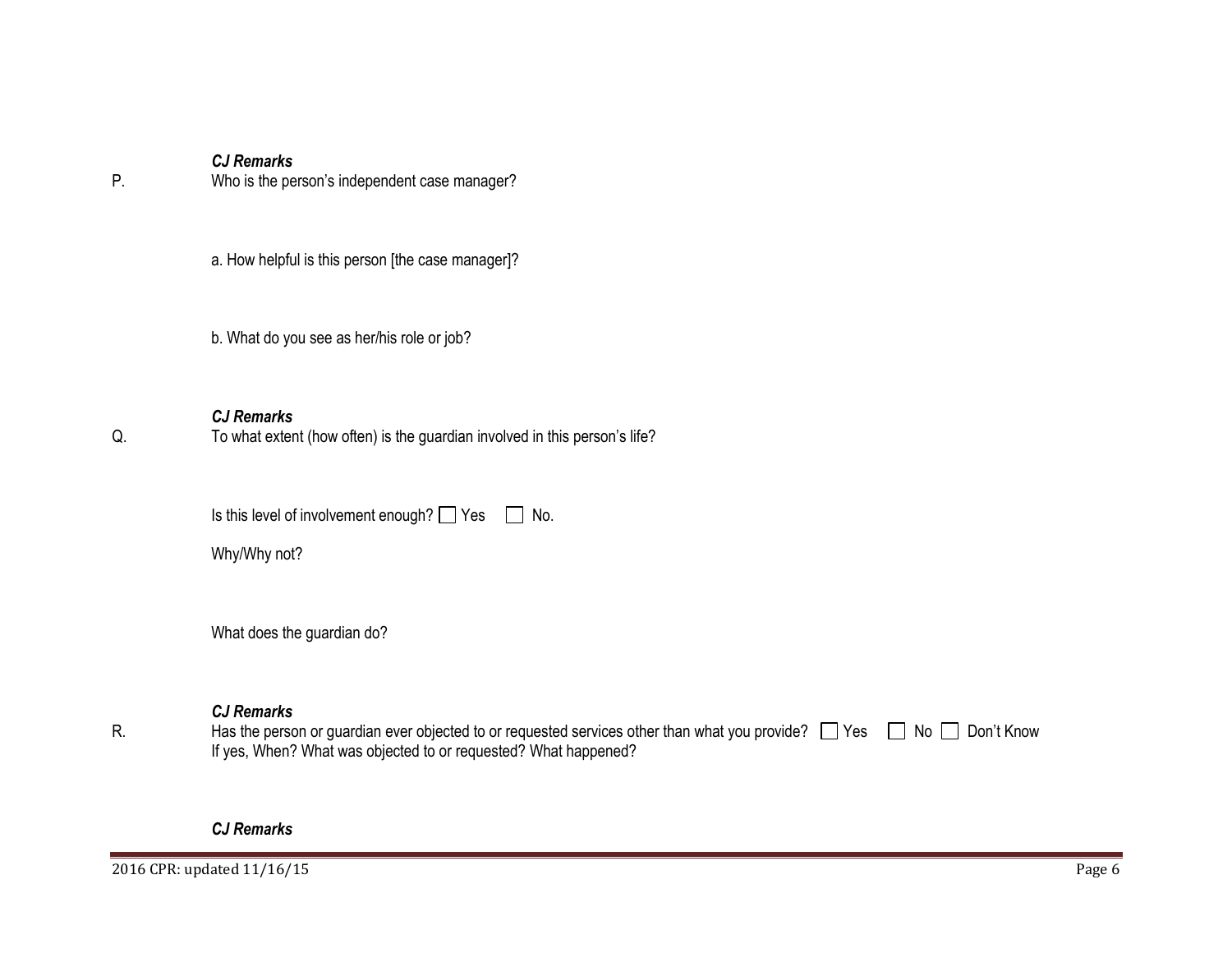| S. | Does your agency have a formal complaint or grievance process for the person and her/his guardian? $\Box$ Yes<br>No<br>Note: Often the interviewee will ask for clarification, 'what do you mean?', and the reviewer can clarify by stating: 'If the Individual or Guardian did not like the way something is being<br>done or not done, how would they go about getting it taken care of?' 'Who would they contact?' |
|----|-----------------------------------------------------------------------------------------------------------------------------------------------------------------------------------------------------------------------------------------------------------------------------------------------------------------------------------------------------------------------------------------------------------------------|
|    | If YES, please describe. (Note: Reviewer should ask to see it.)                                                                                                                                                                                                                                                                                                                                                       |
| T. | <b>CJ Remarks</b><br>Have you received any training specific to reporting abuse, neglect, and exploitation? $\Box$ Yes<br>$\vert$   No                                                                                                                                                                                                                                                                                |
|    | If YES, to what agencies do you report suspected abuse, neglect, exploitation? Note: you MUST also ask the second part of this question.                                                                                                                                                                                                                                                                              |
|    | Have you ever reported? $\Box$ Yes $\Box$ No What happened after you reported?                                                                                                                                                                                                                                                                                                                                        |
| U. | <b>CJ Remarks</b><br>Have you received training on the ISP process? $\Box$ Yes<br>If YES, when?<br>No<br>If YES, please describe this training.                                                                                                                                                                                                                                                                       |
| V. | <b>CJ Remarks</b><br>What other types of training would be beneficial to you or do you think you would like to have?                                                                                                                                                                                                                                                                                                  |
| W. | <b>CJ Remarks</b><br>What barriers [obstacles] do you encounter in working with or planning for this person?<br>Note: Often the interviewee will ask for clarification. The reviewer can respond with: 'Has the person wanted to do something but others said no or it got put off for whatever reason?' If<br>the person you are interviewing identifies a barrier, ask if it was ever resolved.                     |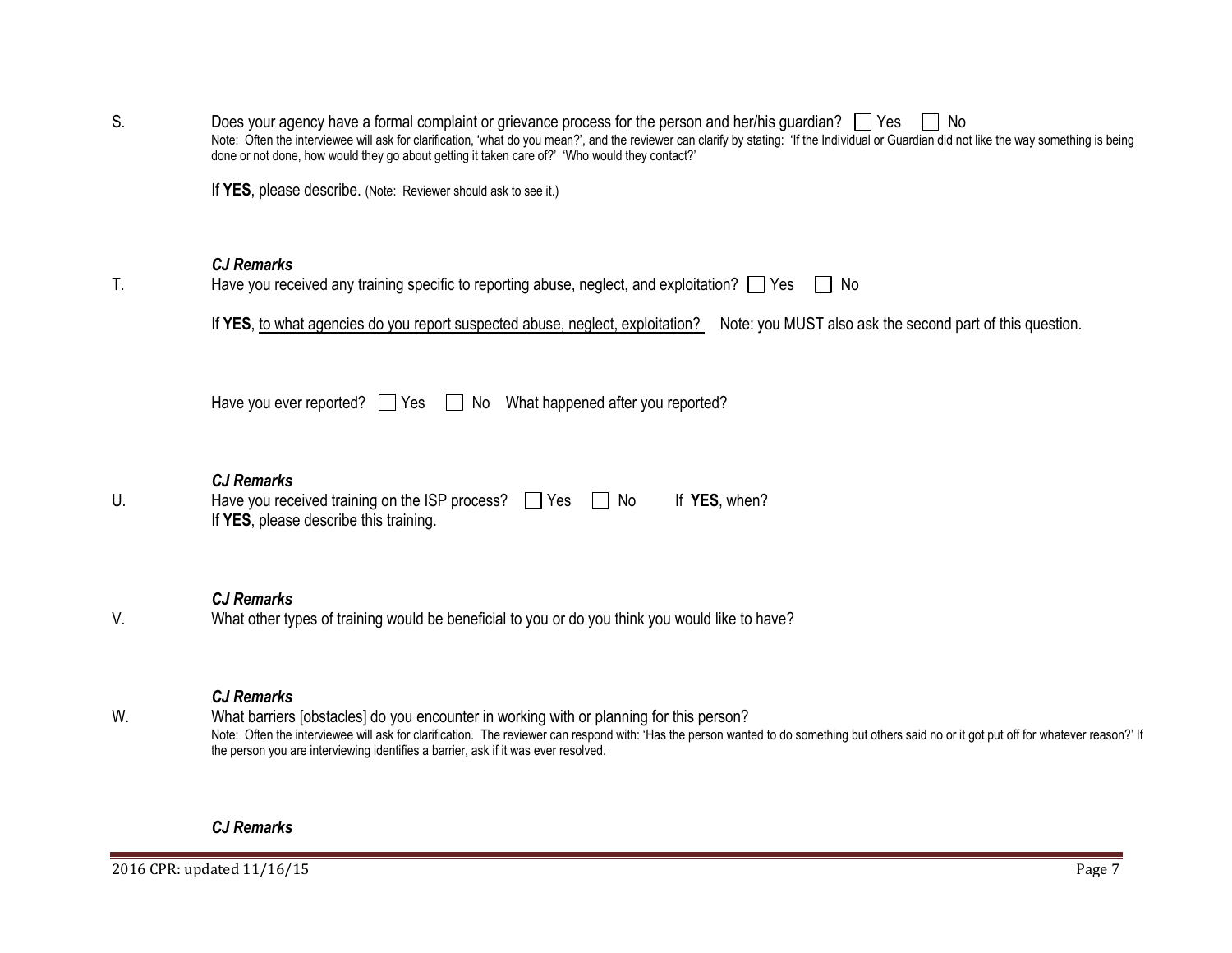X. What, if any, change in behavior has occurred during the past year? Note: If there has been a change, find out what the change is and when and why (if they know) it occurred.

#### *CJ Remarks*

Y. What, if any, change in sleeping patterns has occurred during the past year? Note: If there has been a change, find out what the change is and when and why (if they know) it occurred.

#### *CJ Remarks*

Z. What, if any, change in overall activity levels has occurred during the past year? [Is the person more/less active than usual or more/less independent than usual?

Note: If there has been a change, find out what the change is and when and why (if they know) it occurred.

#### *CJ Remarks*

AA. If any change is reported in behavior, sleeping patterns, or activity levels, was the person evaluated to assess for underlying reasons (health, environmental, relationships, etc.) for the change(s)?  $\Box$  Yes  $\Box$  No

If **YES**, What type of specialist was this person? What was the outcome?

#### *CJ Remarks*

BB. Please describe any health-related needs or issues this person may have.

#### *CJ Remarks*

CC. Has the IDT discussed the person's health-related issues? What did they do and how did they resolve these health issues? Note: They may have discussed health issues at the last Annual ISP meeting. If so, the ISP and/or meeting minutes need to reflect such, ask the case manager about any discrepancies.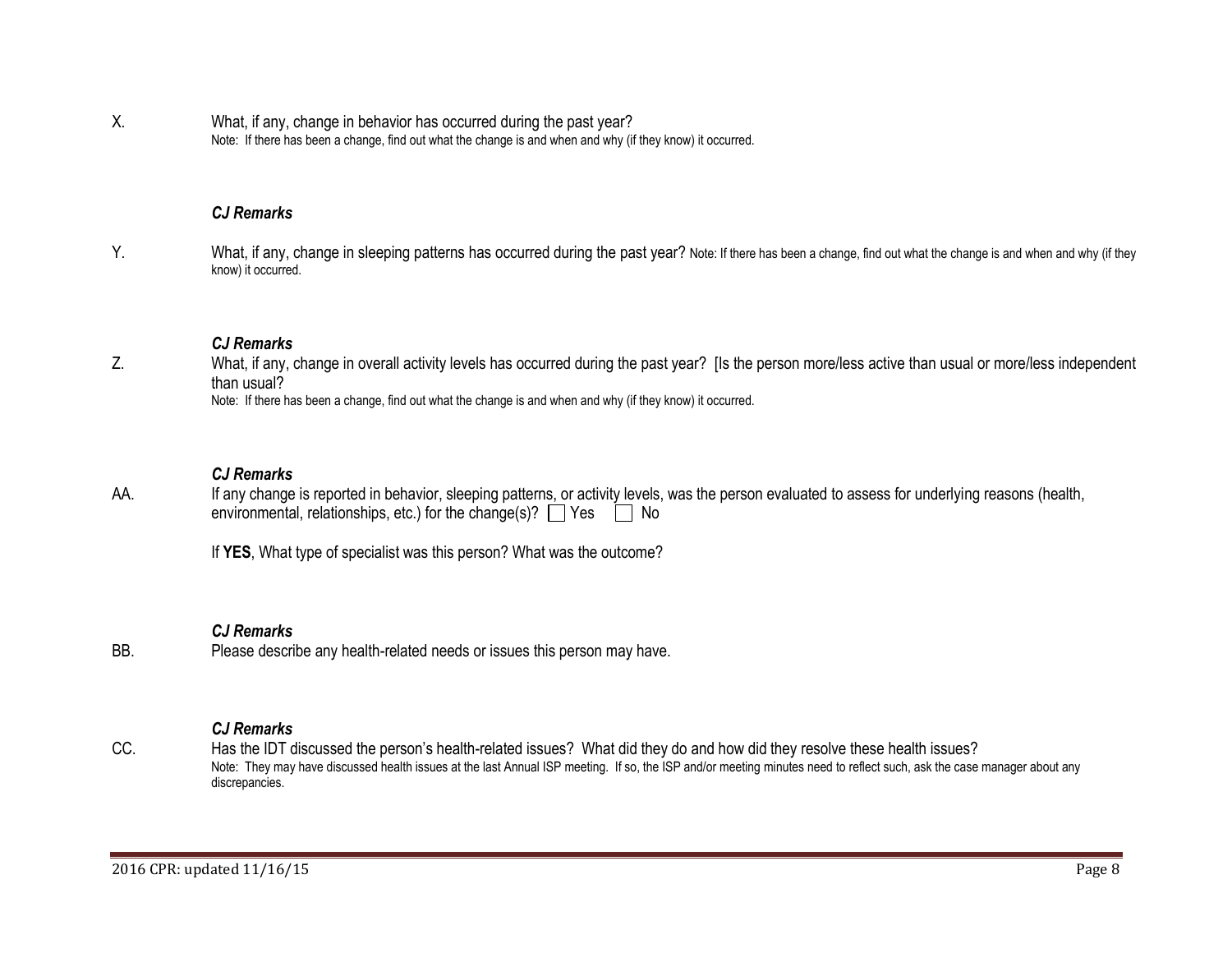| DD. | Has the person been in the hospital or emergency room since you have been working with the person? $\Box$ Yes $\Box$ No |  |
|-----|-------------------------------------------------------------------------------------------------------------------------|--|
|     | If YES, please describe your involvement in the treatment and discharge planning.                                       |  |

#### *CJ Remarks*

EE. a. Does this person's ISP have an adequate behavioral crisis intervention plan as warranted by his/her behavioral history?  $\Box$  Yes  $\Box$  No If No— What's missing or needs to be in it?

a.1. Have you had to implement the behavior crisis intervention plan?  $\Box$  Yes  $\Box$  No

b. Does this person's ISP have an adequate medical emergency response plan as warranted by his/her chronic medical condition?  $\Box$  Yes  $\Box$  No If No— What's missing or needs to be in it?

b.1. Have you had to implement the medical emergency response plan?  $\Box$  Yes  $\Box$  No

## *CJ Remarks*

| ᄄ | (For persons in wheelchairs or with limitations to movement and mobility) Verify with the interviewee that the person has mobility issues. If so, ask the |
|---|-----------------------------------------------------------------------------------------------------------------------------------------------------------|
|   | staff person:                                                                                                                                             |

Describe what procedures you use for specific care related to mobility.

Note: Questions a. - d. may get answered as the interviewee answers this first question and continues talking.

| a. Did you receive training on how to best help this person with his specific mobility issues? $\Box$ Yes $\Box$ No |  |  |  |
|---------------------------------------------------------------------------------------------------------------------|--|--|--|
|---------------------------------------------------------------------------------------------------------------------|--|--|--|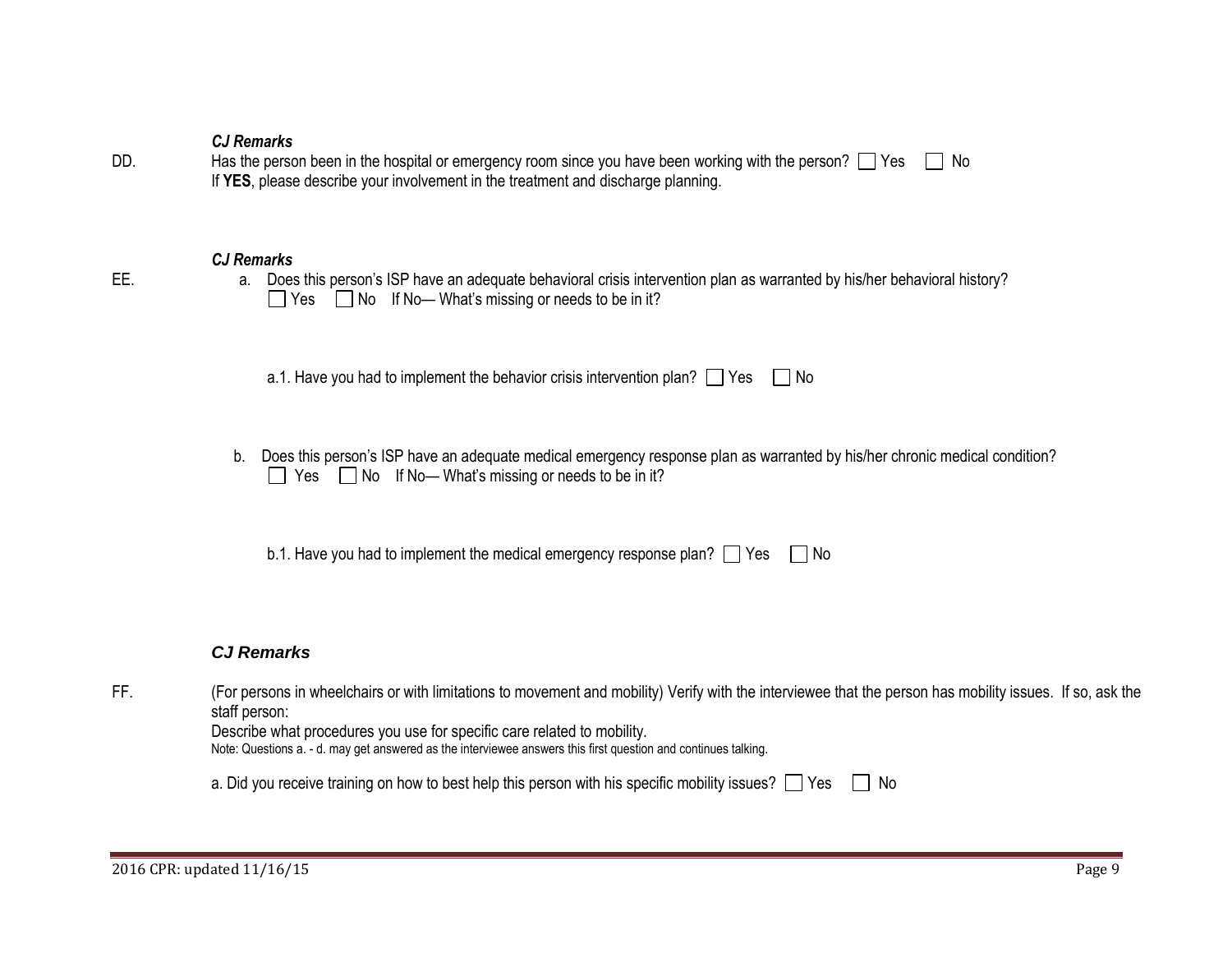If **YES**, Tell me what you do.

b. What equipment does the person need?

c. Is this equipment available and used here?  $\Box$  Yes  $\Box$  No. If YES, ask to see it and be sure it's working. If NO, list what is not, and ask: Why isn't it here or Why isn't it used here?

d. Have you been trained in and do you know how to use this equipment? Please describe what you do.

Who trained you? (title/name)

#### *CJ Remarks*

GG. (For persons who have seizure disorders) Verify with the interviewee that the person has a seizure diagnosis or a history of seizures. If so, ask the staff person: Describe what procedures you use for specific care related to seizure management.

a. Did you receive training on what to do if the person has a seizure? If yes, tell me what you do. Note: This may be answered within the question immediately above.

#### *CJ Remarks*

HH. (For persons who have difficulty swallowing) Verify with the interviewee that the person has difficulty swallowing food and/or meds. If so, ask the staff person: Describe what procedures you use for specific care related to eating and medication delivery. Note: Questions a.-d. may get answered as the interviewee answers this first question and continues talking.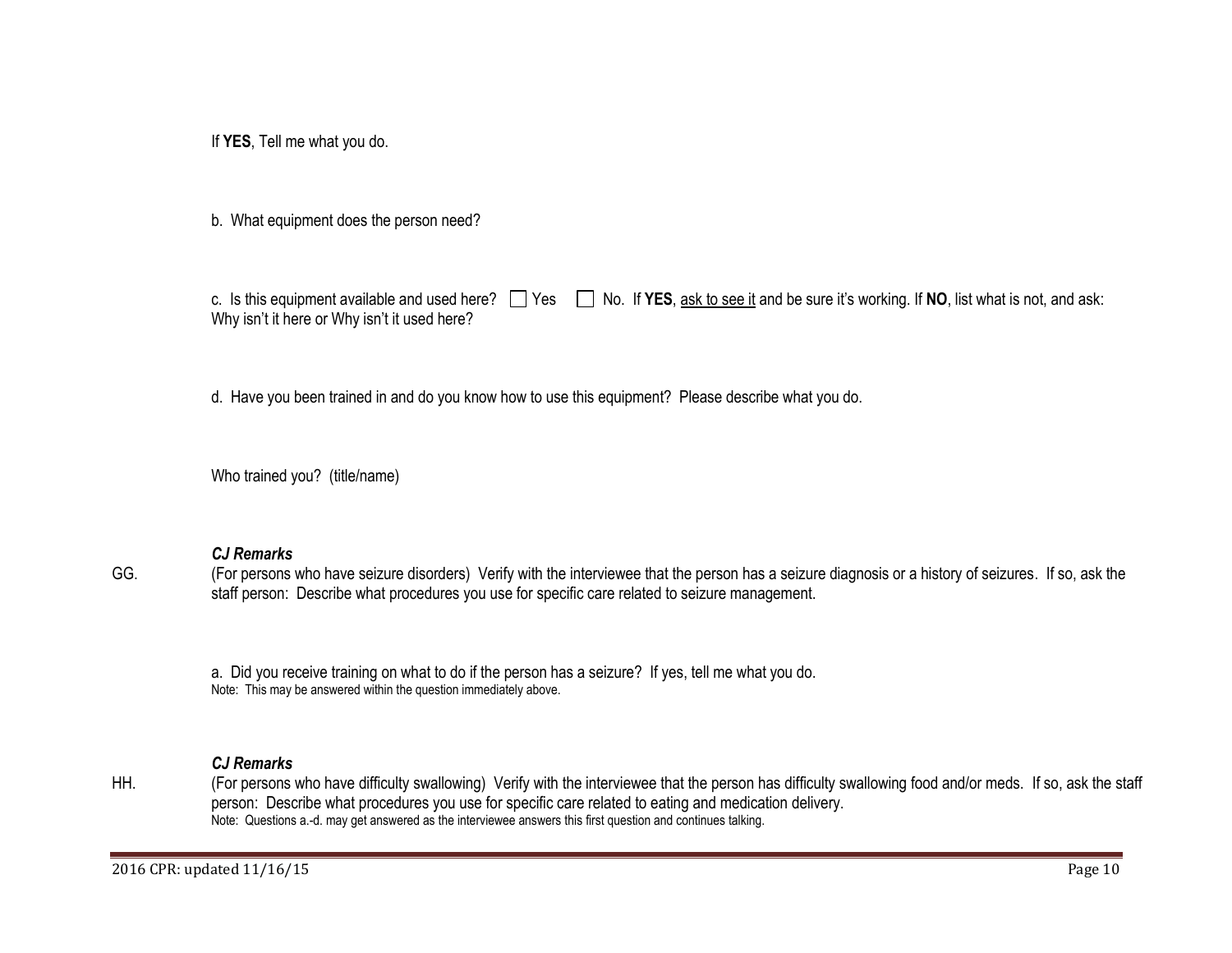a. Did you receive training specific to the individual regarding how to assist the person with eating and medication delivery? If yes, Tell me what you do.

b. What equipment does the person need?

|                                                  | c. Is this equipment available and used here? $\Box$ Yes $\Box$ No. If YES, ask to see it, be sure it's working. If NO, list what is not, and ask: |
|--------------------------------------------------|----------------------------------------------------------------------------------------------------------------------------------------------------|
| Why it isn't here and/or Why isn't it used here? |                                                                                                                                                    |

d. Have you been trained in and do you know how to use this equipment? Please describe what you do. Who trained you (title/name)

#### *CJ Remarks*

II. (For persons who cannot obtain liquids without assistance) Verify with the interviewee that the person needs assistance with hydration/obtaining liquids. If so, ask the staff person: Describe what procedures you use for hydrating the person. Note: Questions a.-d. may get answered as the interviewee answers this first question and continues talking.

a. Did you receive training specific to the individual regarding how to assist the person with obtaining liquids? If yes, Tell me what you do.

b. What equipment is needed to assist this person?

Why isn't it here and/or Why isn't it used here?

c. Is this equipment available and used here?  $\Box$  Yes  $\Box$  No. If yes, ask to see it, be sure it's working. If no, list what is not, and ask:

2016 CPR: updated 11/16/15 Page 11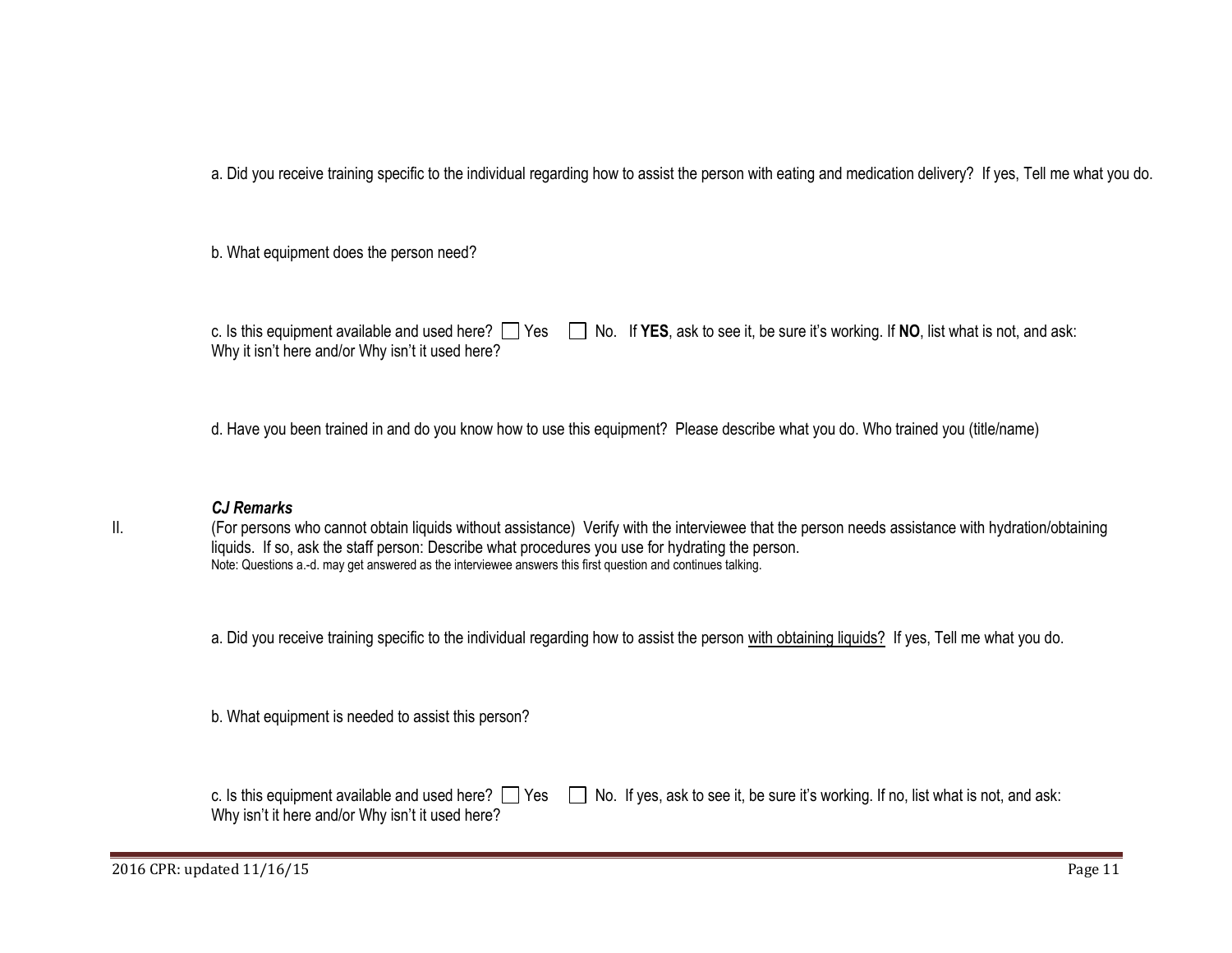d. Have you been trained and do you know how to best monitor and reduce this person's dehydration risk? Please describe/show me what you do.

#### *CJ Remarks*

JJ. Please describe skin care needs specific to this person. Note: Questions a.-d. may get answered as the interviewee answers this first question and continues talking.

a. Did you receive training specific to the individual regarding how to assist the person with these needs? If **YES**, Tell me what you do.

b. What products are needed to assist this person?

c. Are these products available and used here?  $\Box$  Yes  $\Box$  No. If **YES**, ask to see them. If **NO**, list what is not, and ask: Why aren't they here and/or why aren't they used here?

d. Have you been trained in and do you know how to use these products? Tell me what you do. Who trained you (title/name)?

#### *CJ Remarks*

KK. Does this person require any adaptive equipment or assistive technology?  $\Box$  Yes  $\Box$  No Note: If the interviewee has already listed some equipment/devices, reviewer can reiterate by saying: You said the person uses , is there any other equipment or devices the person uses or needs?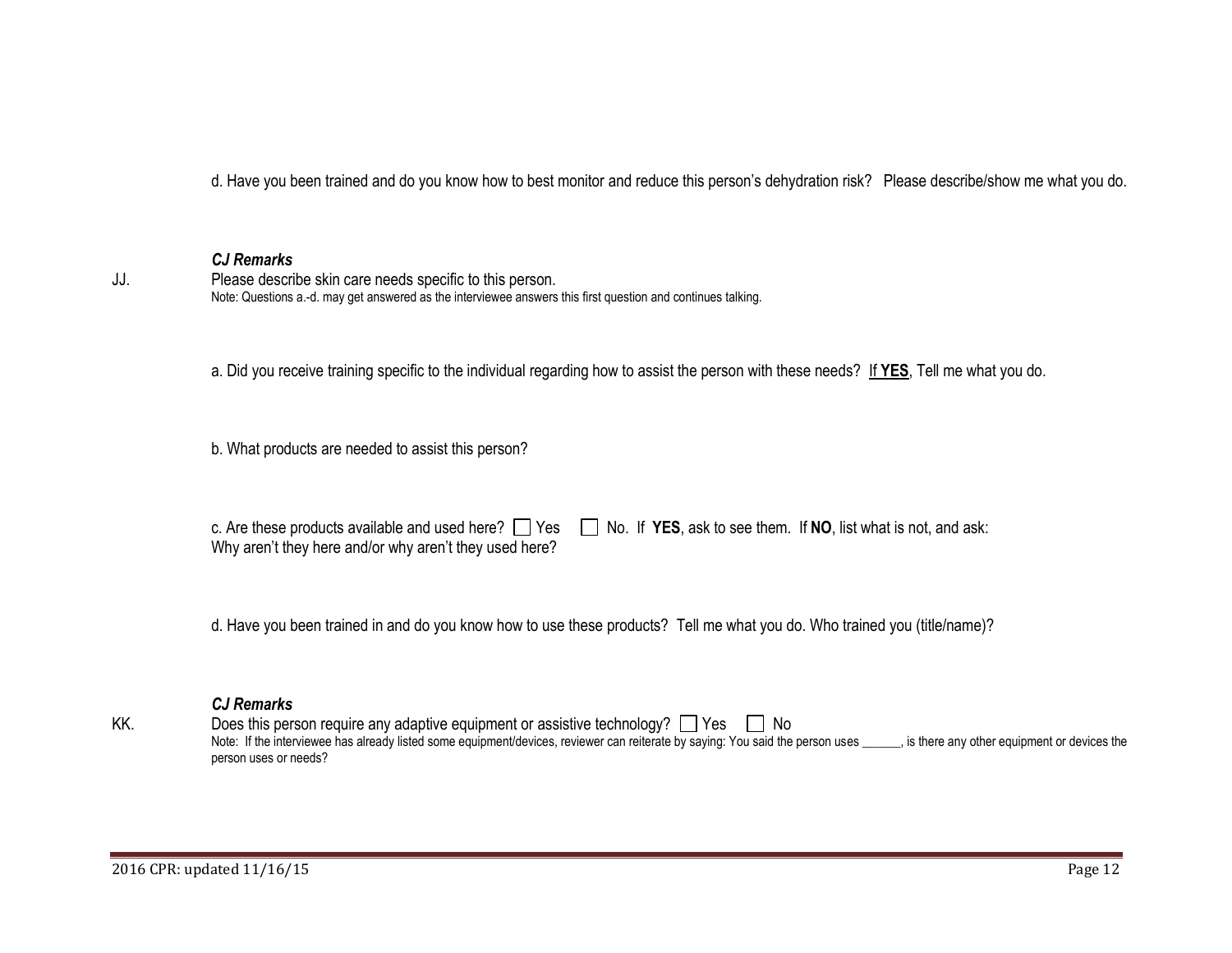If **YES**, Tell me what they need: (Note: List everything the Direct Support Staff identifies)

|       | Is all the needed equipment available and used? Ves and No. If NO, list what is not used and ask: Why isn't it here and/or Why isn't it used |
|-------|----------------------------------------------------------------------------------------------------------------------------------------------|
| here? |                                                                                                                                              |

|                       | Have you been trained to use this equipment? Ves No. If NO, list what the staff has not been trained on and ask: Do you know why you |
|-----------------------|--------------------------------------------------------------------------------------------------------------------------------------|
| haven't been trained? |                                                                                                                                      |

## *CJ Remarks*

LL. During the past 6 months [since you have been working with the person if the interviewee has been with the person less than 6 months] were there other services that the person needed but did not receive?  $\Box$  Yes  $\Box$  No If **YES**, What are they?

## *CJ Remarks*

| MM. | Do you know why the service(s) was not received by the person? $\Box$ Yes $\Box$ No |  |
|-----|-------------------------------------------------------------------------------------|--|
|     | .If YES, explain.                                                                   |  |

## *CJ Remarks*

| NN. | Are there other services needed by the person now or will there be over the next 6 months? $\Box$ Yes L | No |
|-----|---------------------------------------------------------------------------------------------------------|----|
|     | If YES, list services.                                                                                  |    |

## *CJ Remarks*

| 00 | Do you know what actions, if any, are being taken and by whom to secure the needed services? $\Box$ Yes | l No |
|----|---------------------------------------------------------------------------------------------------------|------|
|    | If YES, explain.                                                                                        |      |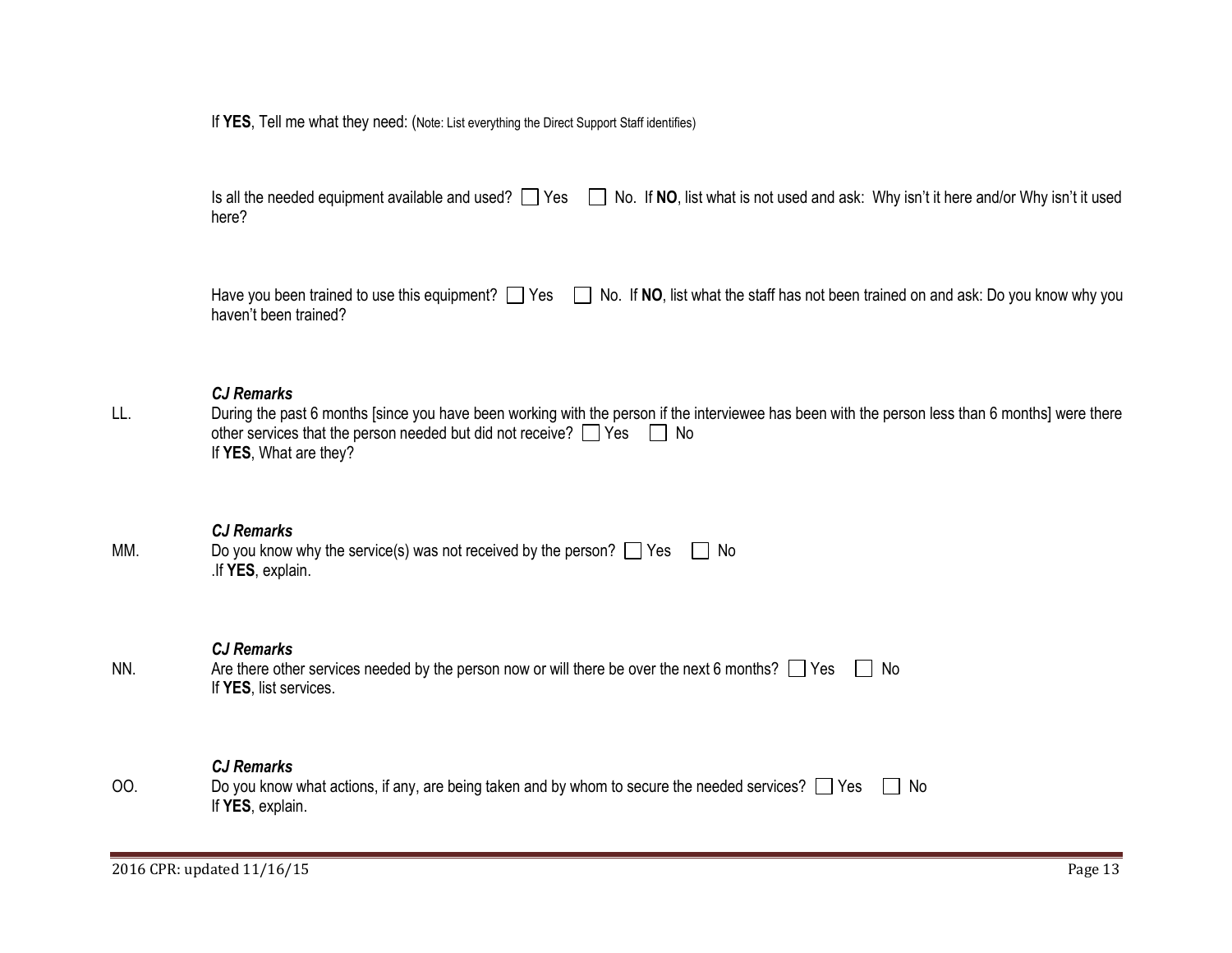PP. Are resources (i.e., medical, personal money, transportation) adequate to meet this person's needs?  $\Box$  Yes  $\Box$  No If **NO**, what is not adequate and what is being done, if you know.

#### *CJ Remarks*

QQ. In your opinion, what are the most important issues/needs to be addressed with this person?

#### *CJ Remarks*

RR. From your knowledge of the person, what are the person's preferences in each life area:

- a. Learning/Work?
- b. Social/Leisure?

#### *CJ Remarks*

SS. Does your agency have any policies that might restrict this person's ability to pursue adult relationships? Yes No. If **YES** do you know what they say or what the effect has been to the person?

#### *CJ Remarks*

- TT. What natural supports does the person have and what generic services does the person use? Note: Look for verification in the record and in other interviews of these activities.
	- o What memberships does this person have in the community? List what groups or organizations the person belongs to and how often he/she participates in them.
	- o List Names of friends this person has who are not paid to be in this person's life: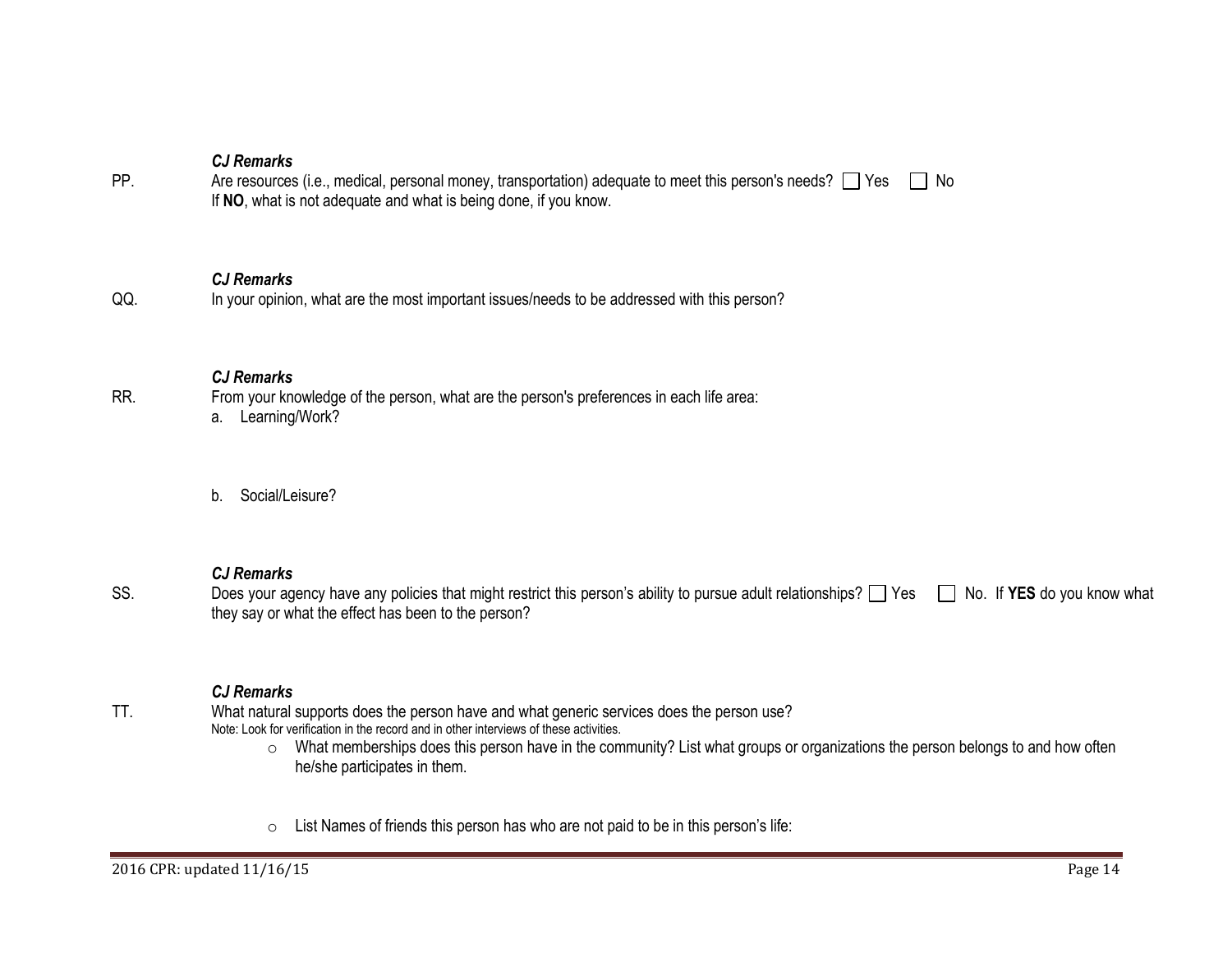| $\circ$ List valued roles the person plays in the community and how often the person experiences them. |  |  |
|--------------------------------------------------------------------------------------------------------|--|--|
|                                                                                                        |  |  |

o List generic services the person uses and how often: Note: Generic services are those any one of us might use, such as stores, medical facilities, library, community recreation center

## *CJ Remarks*

UU. Verify whether or not the person is employed. If employed ask, How many hours per week does the person work? What does the person do? Where?

VV. Could the person work more hours per week, if they wanted to?

# *CJ Remarks*

WW. How much money does the person earn per hour?

#### *CJ Remarks*

XX. Are there at least 50 percent non-disabled employees where the person works?

### *CJ Remarks*

YY. Is the job considered to be permanent (not seasonal) [Not just for the summer or during the Christmas rush]?

# *CJ Remarks*

ZZ. Has the person made progress in the following areas in the past year? Explain each response.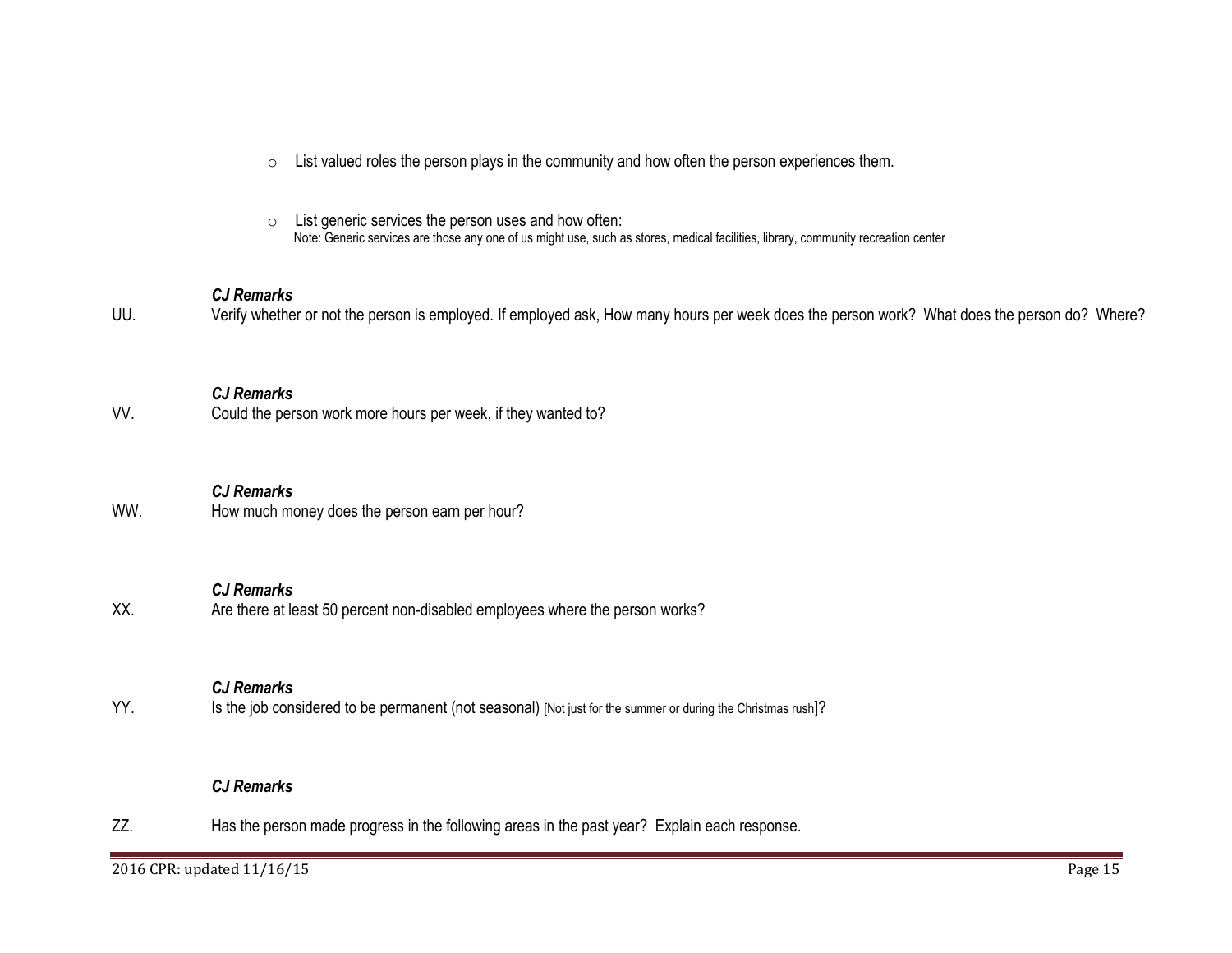## a) Learning/Working

| If there has been progress, identify it. | If there has been no progress, explain<br>why not. | If there has been regression, describe what actions have<br>been taken by the IDT to address the regression. |
|------------------------------------------|----------------------------------------------------|--------------------------------------------------------------------------------------------------------------|
|                                          |                                                    |                                                                                                              |
|                                          |                                                    |                                                                                                              |
|                                          |                                                    |                                                                                                              |
|                                          |                                                    |                                                                                                              |

#### b) Social/Leisure

| If there has been progress, identify it | If there has been <b>no progress</b> , explain<br>why not. | If there has been regression, describe what actions have<br>been taken by the IDT to address the regression. |
|-----------------------------------------|------------------------------------------------------------|--------------------------------------------------------------------------------------------------------------|
|                                         |                                                            |                                                                                                              |
|                                         |                                                            |                                                                                                              |

# AAA. Over the next year, what would you like to see this person doing?

## *CJ Remarks*

BBB. What is your long-term vision for the person? [What would you like to see for this person/ see this person doing in the next few years?] Note: if you receive a very general response, ask if there is anything more specific they would like to see the person do/achieve.

# *CJ Remarks*

CCC. Is there anything else you would like to tell me about this person?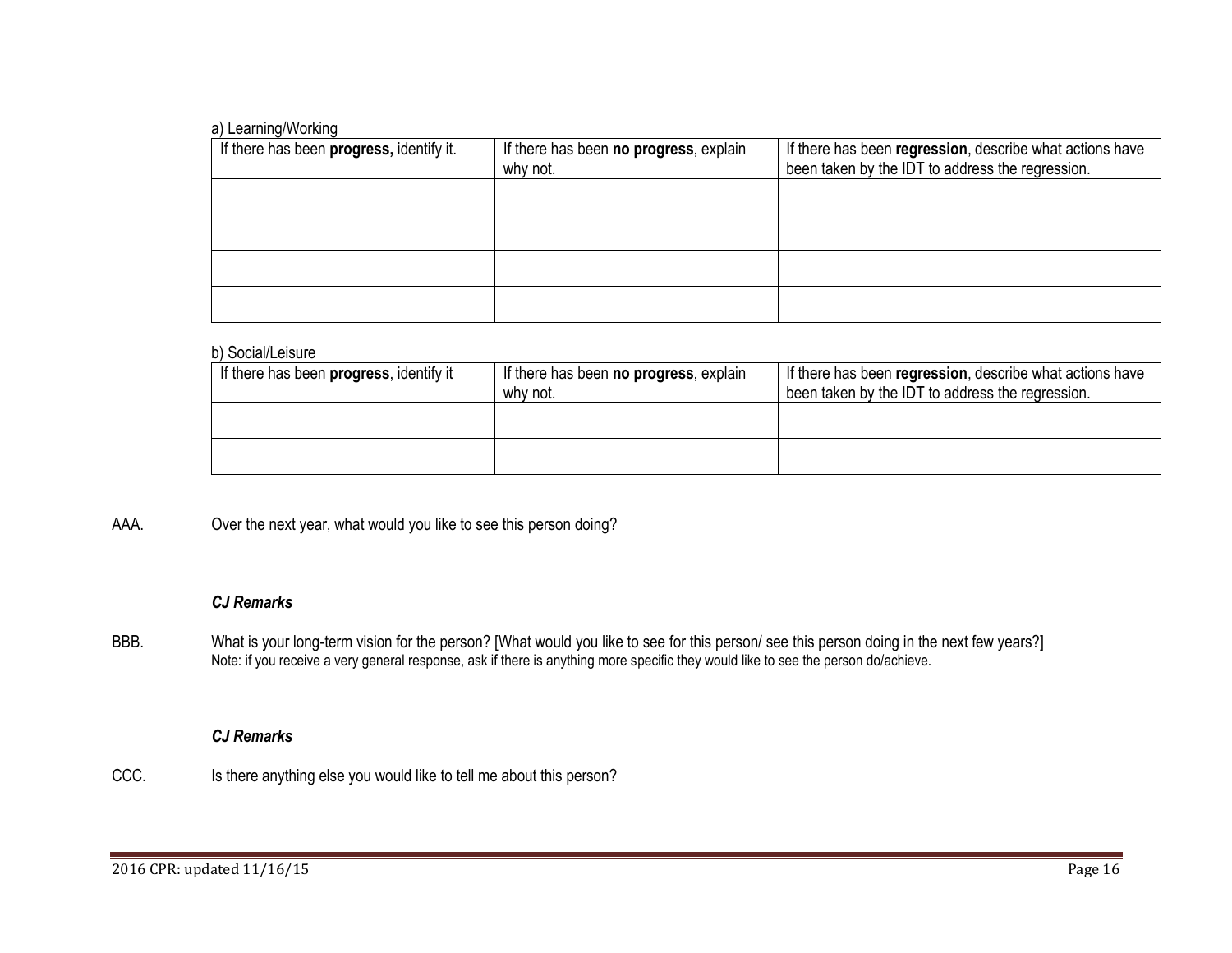**REVIEWER: PLEASE COMPLETE THE CHART ON THE FOLLOWING PAGE.**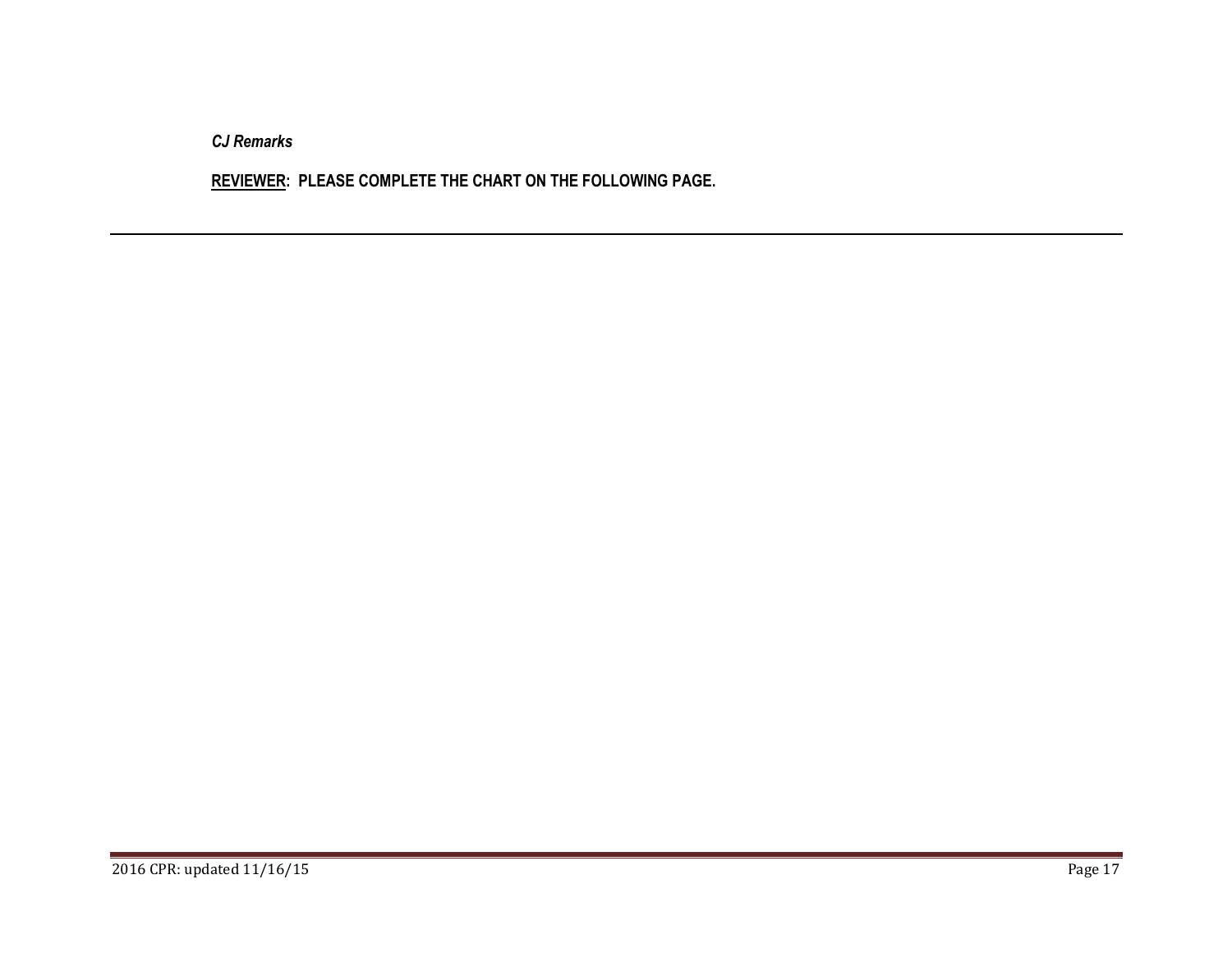# <span id="page-17-0"></span> **Observations of Person's Day/Employment Program Program Programmatic and Environmental Review**

| <b>General Conditions</b>                                                                                                                                                                                    |     |    |  |
|--------------------------------------------------------------------------------------------------------------------------------------------------------------------------------------------------------------|-----|----|--|
| <b>Type of Condition</b>                                                                                                                                                                                     | Yes | No |  |
| Generally clean?                                                                                                                                                                                             |     |    |  |
| Generally good state of repair of the building?                                                                                                                                                              |     |    |  |
| Safety hazards found?<br>Describe:                                                                                                                                                                           |     |    |  |
| Furniture:<br>Good state of repair?<br>Sufficient seating available?<br>Appropriate to environment/tasks?                                                                                                    |     |    |  |
| <b>General Environment:</b><br>Sufficient space for all tasks?<br>Noise level acceptable?<br>Supervision level acceptable?<br>Necessary equipment available?<br>Integrated appropriately into the community? |     |    |  |

| <b>General Conditions</b>                                                                                                              |     |        |
|----------------------------------------------------------------------------------------------------------------------------------------|-----|--------|
| Condition                                                                                                                              | Yes | No     |
| ly clean?                                                                                                                              |     |        |
| f repair of the building?                                                                                                              |     |        |
| ards found?                                                                                                                            |     |        |
| Good state of repair?<br>ent seating available?<br>to environment/tasks?                                                               |     | П<br>Ξ |
| ient space for all tasks?<br>Noise level acceptable?<br>vision level acceptable?<br>ry equipment available?<br>ely into the community? |     |        |

# **[Question 43](#page-21-2)**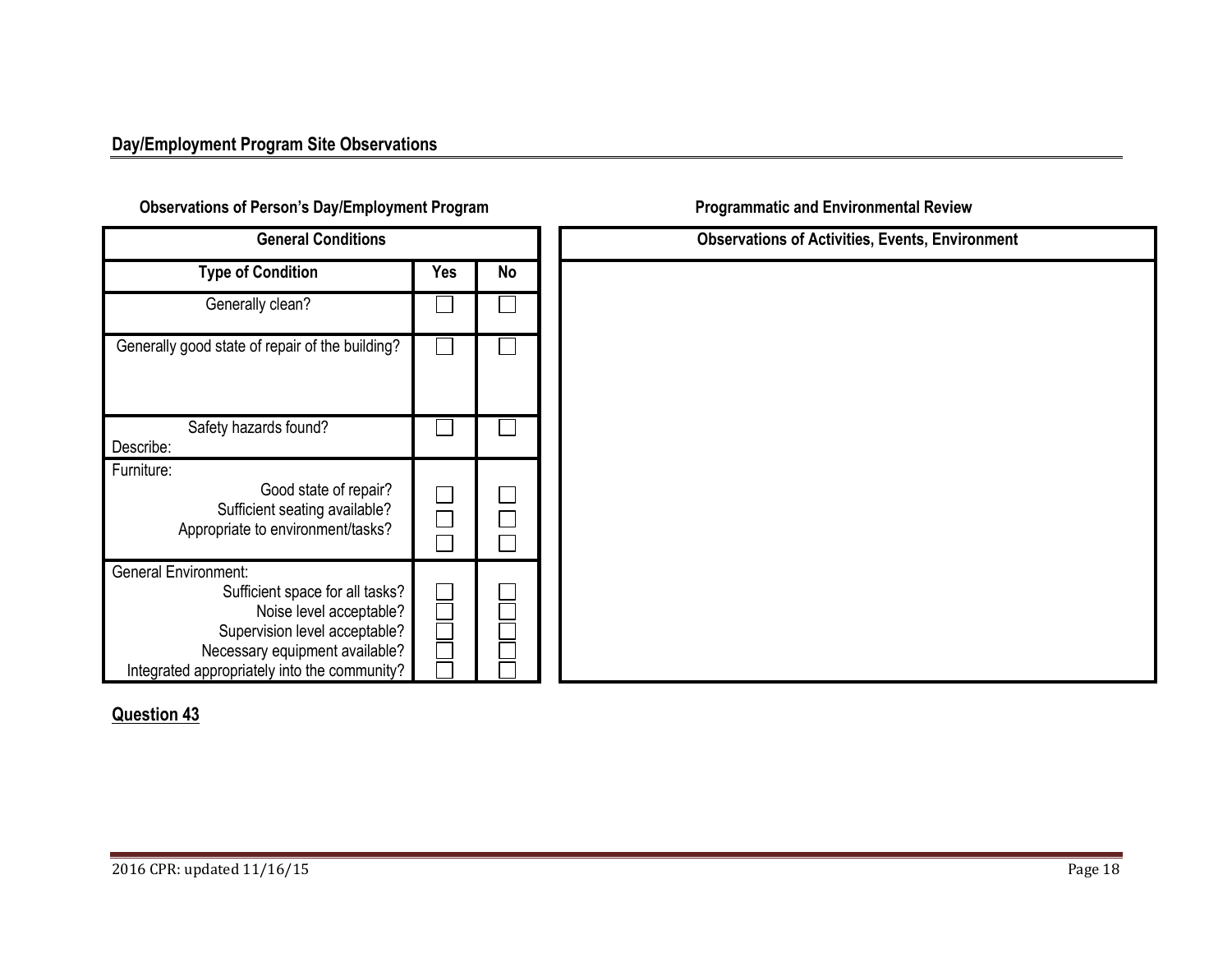# **Day/Employment Services …… Summary**

## **Ratings Guide**

- **0 -** Information not present or not adequate (non-compliance)
- **1** Information is not completed or partially adequate (partial compliance)
- **2** Information present and found to be adequate (full compliance)

**NA** - Item not applicable to this Participant

**CND** - Cannot determine answer based on information available

For each question your possible responses are limited to the optional responses listed. For instance, if a question does not list NA as a possible response, you may not use it. Reviewers: **In your notes YOU MUST use a (+) to indicate examples of compliance; Use a (-) to indicate examples of non compliance.**

# **YOU MUST PROVIDE AN ANSWER TO EVERY QUESTION.**

<span id="page-18-0"></span>\*35. Does the day/employment direct services staff "know" the Participant? Note: We expect the staff to thoroughly describe this person's preferences, needs and circumstances, including information describing the individual's method/style of communication; personality, likes, dislikes; the individual's general routine; important people, activities, things in the individual's life; significant events that occurred or are occurring which have an impact on the individual and what s/he is doing or plans to do. Also look for description of strengths, positive attributes, things to build on, such as: communication method; work ethic; skills s/he possess; willingness to try things; willingness to participate in activities; etc. Cannot be a "2" if the staff gives

only clinical diagnoses and no personal information or visa versa.

# *Justification: Case Judge remarks:*

\*36. Does the direct service staff have adequate input into the Participant's ISP? Note: We will look to see if the direct service staff have had input at the ISP, or if it is documented that they provided input directly to the CM in advance of the ISP Meeting. Is there evidence that they provide input through their Supervisor/Coordinator/Manager/Lead and is there proof that this information is shared at the meeting. Verify Day Program staff attendance with the signature page of the ISP. Cannot be a 2 if there is no verified evidence that the Day Program Direct Support Staff provided input into the ISP.

*Justification:* 

*Case Judge remarks:* 

\*37. Did the direct service staff receive training on implementing this Participant's ISP? Note: We look to see if the direct service staff are implementing this person's ISP in line with expectations as outlined in the ISP and/or other directions (e.g., from

# <span id="page-18-2"></span>*Choose*

# <span id="page-18-3"></span><span id="page-18-1"></span>*Choose*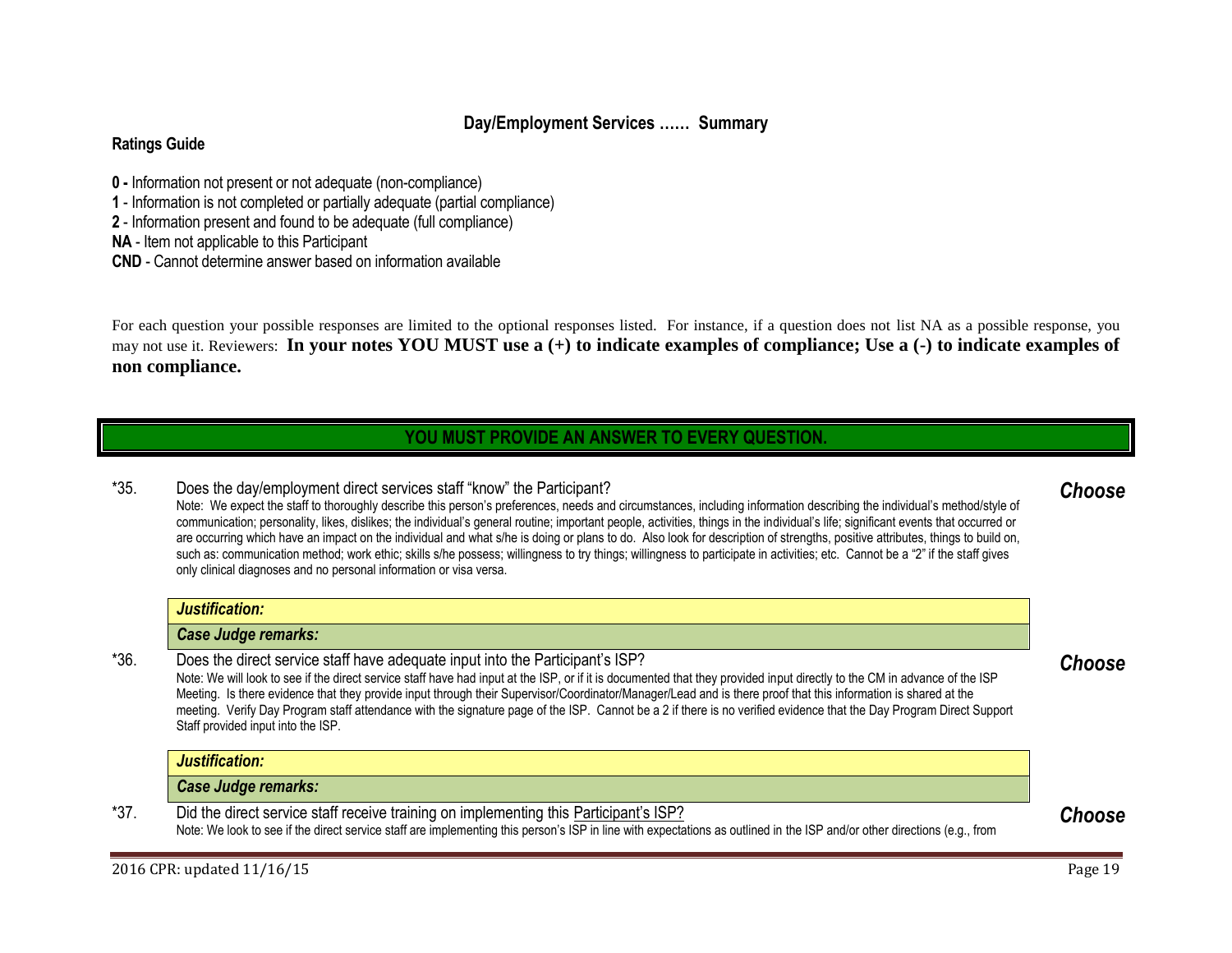therapists or other specialists.) Cannot be a 2 if the Direct Support Staff stated they received training, but observation and verbal description evidenced they did not know the person's ISP, BSP, Mealtime Plan, outcomes/objectives/action plans, or other plans that are to be implemented.

#### *Justification:*

#### *Case Judge remarks:*

\*38. Was the direct service staff able to describe this Participant's health-related needs? Note: The direct service staff identifies the important health related needs, needs that if not known and addressed can present a risk to the health and stability of the individual. Are looking for clinical diagnoses, such as seizure disorder, high blood pressure, diabetes; symptoms the person has recently displayed and what is being done to address them, such as - recently has been having trouble standing up from sitting in a chair, has an appointment with PCP, will go to the doctor next week. Also note past illnesses that may affect the person now; such as was hospitalized for pneumonia last winter so extra precautions are taken during the winter such as not going out when it's really cold, and if s/he gets a cough s/he goes to the doctor right away. Cannot be a 2 if the Direct Support Staff did not note: risk of aspiration and the person has a 24 hour Aspiration Plan and Mealtime Plan because of it; the person has seizures and documentation evidenced the person has an active seizure disorder with a seizure plan and a seizure crisis plan; the person has diabetes and documentation evidenced s/he is to have regular blood glucose monitoring and/or a special diet; or other conditions that the person receives medication for, is to be on a special diet because of, has a medical emergency response plan for, or

#### *Justification:*

#### *Case Judge remarks:*

documentation indicated the condition affects the person's daily life on regular basis.

\*39. Was the direct service staff able to describe his/her responsibilities in providing daily care/supports to the Participant? Note: Cannot be a 2 if the Direct Support staff could not describe things such as: the assistance they provide the person with ADLs and personal care; what outcomes s/he is responsible for or give some indication s/he knows them and implements them; how often the outcome is worked towards and when and how data is collected. Both 39.a. and 39.b. must be a 2 for this to be a 2.

39a. Was the direct service staff able to provide specific information regarding the person's daily activities, including the exact times of day the person is doing what? *Choose*

| Justification:      |  |
|---------------------|--|
| Case Judge remarks: |  |

# <span id="page-19-1"></span><span id="page-19-0"></span>*Choose*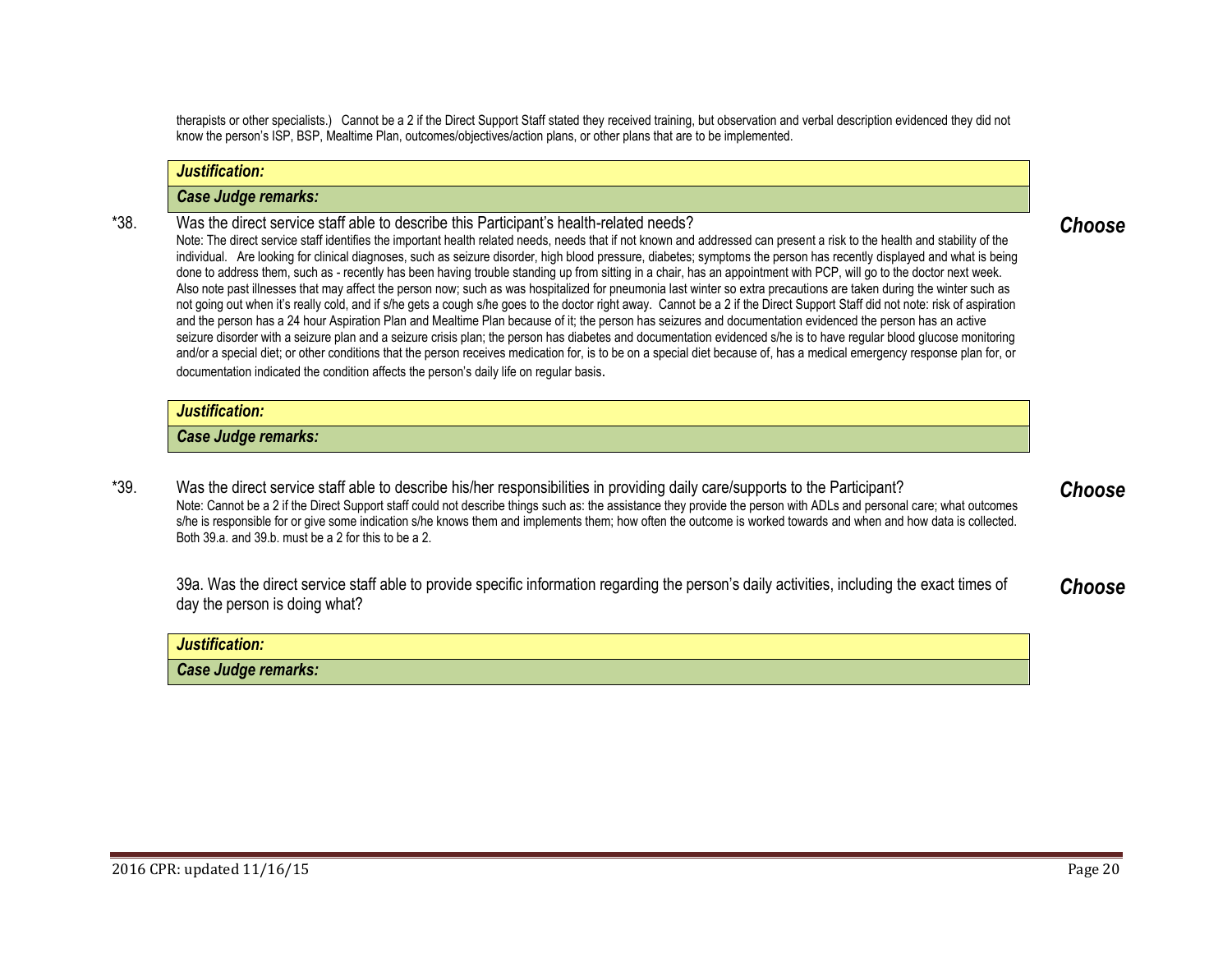\*40. Did the direct service staff have training in the ISP process? Note: We will consider what the direct service staff tell us and what we observe. Reviewers are looking for: knowledge of person-centered planning; expressed knowledge of the purpose of vision statements, outcomes, and action plans, indication that the interviewee knows what the ISP process is about. Cannot be a 2 if the Direct Support Staff could not describe basics regarding the ISP.

39b. Can the direct service staff describe his/her responsibilities in implementing this person's ISP outcomes/action plans? Note: Please refer to answer provided in question "L" of the interview, and relate that answer to the actual outcomes/action plans in the ISP.

| Justification:      |  |
|---------------------|--|
| Case Judge remarks: |  |

\*41. Did the direct service staff have training on the provider's complaint process and on abuse, neglect and exploitation? Note: Both 41.a. and 41.b. must be a 2 for this to be a 2.

#### Did the direct service staff:

*Justification:* 

*Case Judge remarks:* 

41.a. have training on the provider's complaint process? …………………………………………………………………………………..

Note: Did the staff indicate the reporting chain of command, e.g., go through my Supervisor; contact the Program Manager or Director; something to indicate there is someone within the agency a person can contact with a complaint/grievance. The direct service staff could also show the reviewer the agencies procedure that is in the person's book or the staff book, or that is located somewhere in the program area. Cannot be a 2 if the Direct Support Staff indicated they did not know if their agency had a complaint process or that they knew nothing about their agency's complaint process.

| Justification:      |
|---------------------|
| Case Judge remarks: |
|                     |

41.b. have training on how and to whom to report abuse, neglect and exploitation? …………………………………………………… Note: The interview must reflect the answers DOH or DHI. Human Services is NOT acceptable. Direct service staff could also show a card with the number, the poster, or another format with the number on it, and they indicate that is the number to call. Cannot be a 2 if the Direct Support Staff did not indicate reports are made to DOH/DHI.

*Justification:* 

# <span id="page-20-1"></span>*Choose*

*Choose*

<span id="page-20-0"></span>*Choose*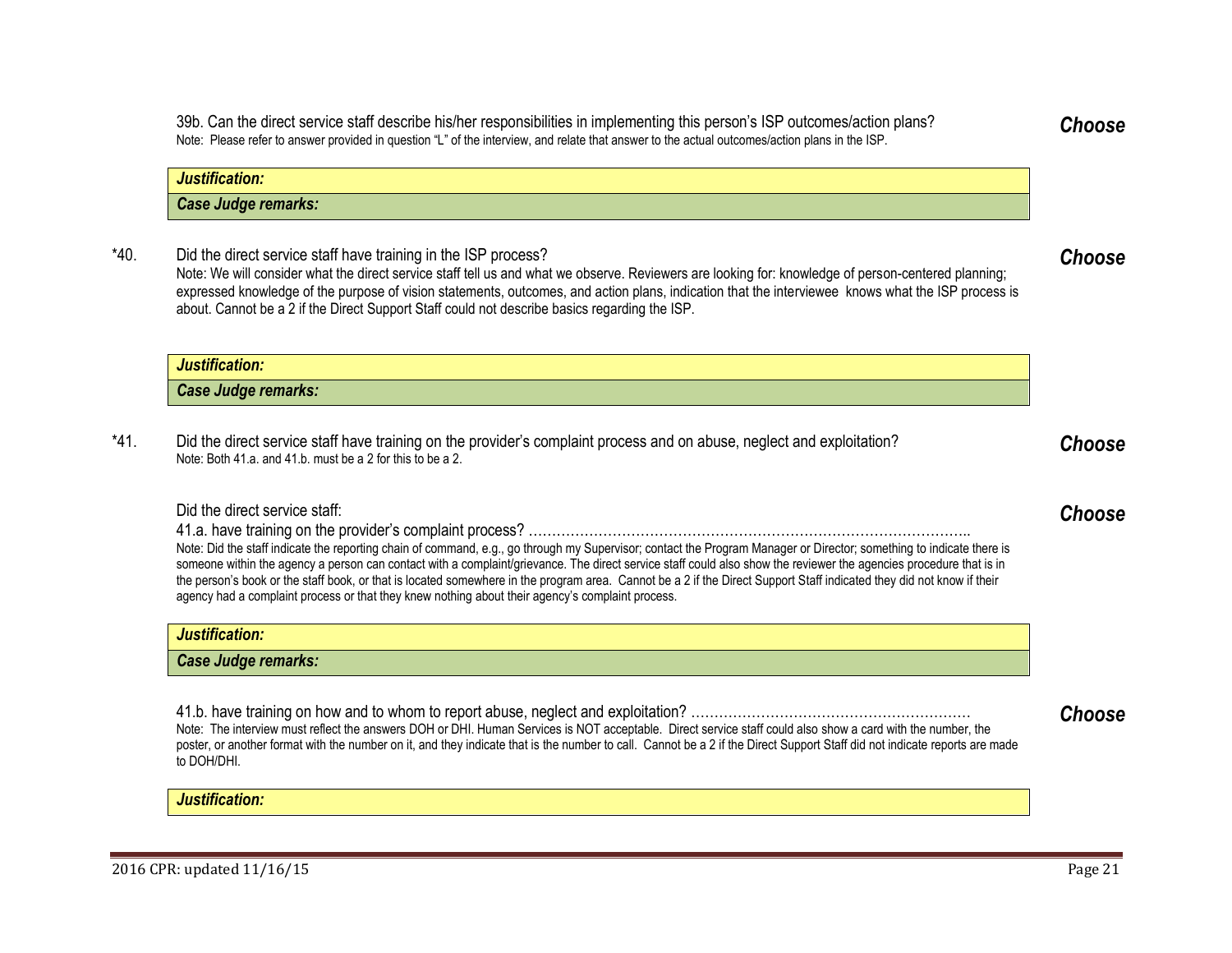#### *Case Judge remarks:*

\*42. Does the direct service staff have an appropriate expectation of growth for this Participant? Note: The direct support staff should articulate this person's abilities, potential and natural next steps. There should be an expectation of growth and the team should be acting on that expectation. End of life plans may also be a factor. The reviewer looks for staff to explore things such as the person working at a community integrated job, living in a more independent setting, taking a trip, going for further formal education, learning a particular new skill or activity. Cannot be a 2 if the Direct Support Staff stated [that](#page-21-0) they would like the person to be healthy, happy, and/or safe; or to just keep coming to the day program, with no specific indication of why and what the person would do there. *Choose*

| Justification:      |  |
|---------------------|--|
| Case Judge remarks: |  |

\*43. Is the day/employment environment generally clean, free of safety hazards and conducive to the work/activity intended?Note: See [Observation Table.](#page-17-0) *Choose*

*Justification: Case Judge remarks:* 

# <span id="page-21-2"></span><span id="page-21-1"></span>*Supported Employment Services*

<span id="page-21-0"></span>Note: (361.42, p. 332) Federal requirements of VR include that prior to any determination that an individual with a disability is incapable of benefiting from VR services in terms of an employment outcomes the designated State unit must conduct an exploration of the individual's abilities, capabilities, and capacity to perform in realistic work situations to determine whether or not there is clear convincing evidence to support such a determination.

The state agency must develop a written plan to assess periodically the individual's abilities, capabilities, and capacity to perform in work situations through the use of trial work experiences … trial work experiences include SE, on the job training and other experiences using realistic work settings.

The DOH/DDSD Policy "Access to Employment" Effective July 21, 2003 stated that all persons with developmental disabilities shall have access to employment, using a career development approach that reflects an individual's employment possibilities using person-centered planning that builds on capabilities, choice and control over social connectedness. The policy re-affirms the Developmental Disabilities Supports Division's commitment to equal access to valued employment. This policy establishes a framework for (a) planning, (b) designing, (c) implementing and (d) modifying valued supported employment services for individuals with developmental disabilities living in community-based settings.

It is the policy of the Developmental Disabilities Supports Division that, to the extent permitted by funding, each individual receive supported employment services that are integrated into ISP planning and that will assist and encourage independence and productivity.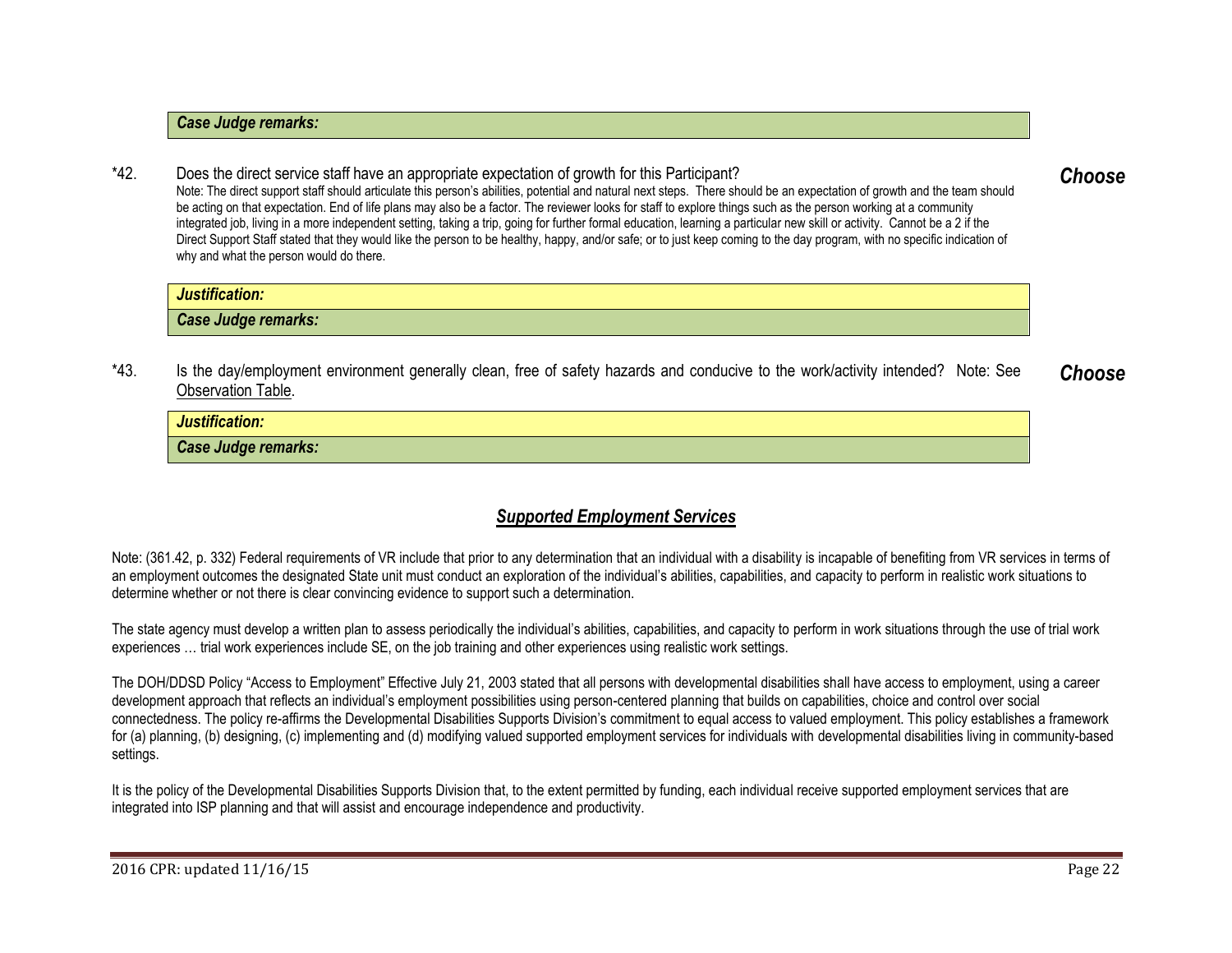Note: When considering Community Inclusion Services (Supported Employment, Community Access, and Adult Habilitation), the individual members of the person's team are required to offer employment as a priority service over other Day service options for all working age adults (Age 18 to 65 or older). In cases when employment is not the immediate goal, the Team should initiate a discovery process which enables the person to have work experiences which enable them to reach Informed Choice as measured against the criteria which follows.

- a. Assessment of the individual's vocational interests, abilities, needs;
- b. Information regarding the range of employment options available to the individual and how to access those options;
- c. Information regarding self-employment and customized employment options and resources and how to access them;
- d. The support for job exploration, volunteer work and trial work opportunities;
- e. Discussion of potential impact on the individual's benefits and services; and
- f. Address obstacles and disincentives to employment.
- \*124. Has the IDT or the Reviewer recommended a supported employment assessment for the person?

<span id="page-22-0"></span>Note: If a reviewer answers "yes" to Question #124, you must also answer Question #126 and Question #127.

Note: If either a. or b. is answered "yes" the answer to Question #124 is "yes".

| Justification:                                                                                                                                                                                                                                                                                                                                                                                                              |        |
|-----------------------------------------------------------------------------------------------------------------------------------------------------------------------------------------------------------------------------------------------------------------------------------------------------------------------------------------------------------------------------------------------------------------------------|--------|
| <b>Case Judge remarks:</b>                                                                                                                                                                                                                                                                                                                                                                                                  |        |
| a. Has the Team recommended supported employment assessment for the person?                                                                                                                                                                                                                                                                                                                                                 | Choose |
| If Yes: Provide evidence of this recommendation: (Identify source of evidence)<br>a.i. Name of document where you found this information or the name of the person who told you and title:<br>a.ii. Date: (Assessment was recommended):<br>a.iii. Date: (Assessment was completed, if not completed note that here):<br>a.iv. What has been identified as needed to achieve Supported Employment? (Include source and date) |        |
| If No: What steps have been taken to identify what it would take to achieve Supported Employment?                                                                                                                                                                                                                                                                                                                           |        |
| Note: Please note what has been done and when. Use the guidance on Informed Choice (see Note at top of page) to guide your search<br>for evidence and your score.                                                                                                                                                                                                                                                           |        |
| Justification:                                                                                                                                                                                                                                                                                                                                                                                                              |        |
| <b>Case Judge remarks:</b>                                                                                                                                                                                                                                                                                                                                                                                                  |        |
| b. Is the Reviewer recommending a Supported Employment Assessment for the person?                                                                                                                                                                                                                                                                                                                                           | Choose |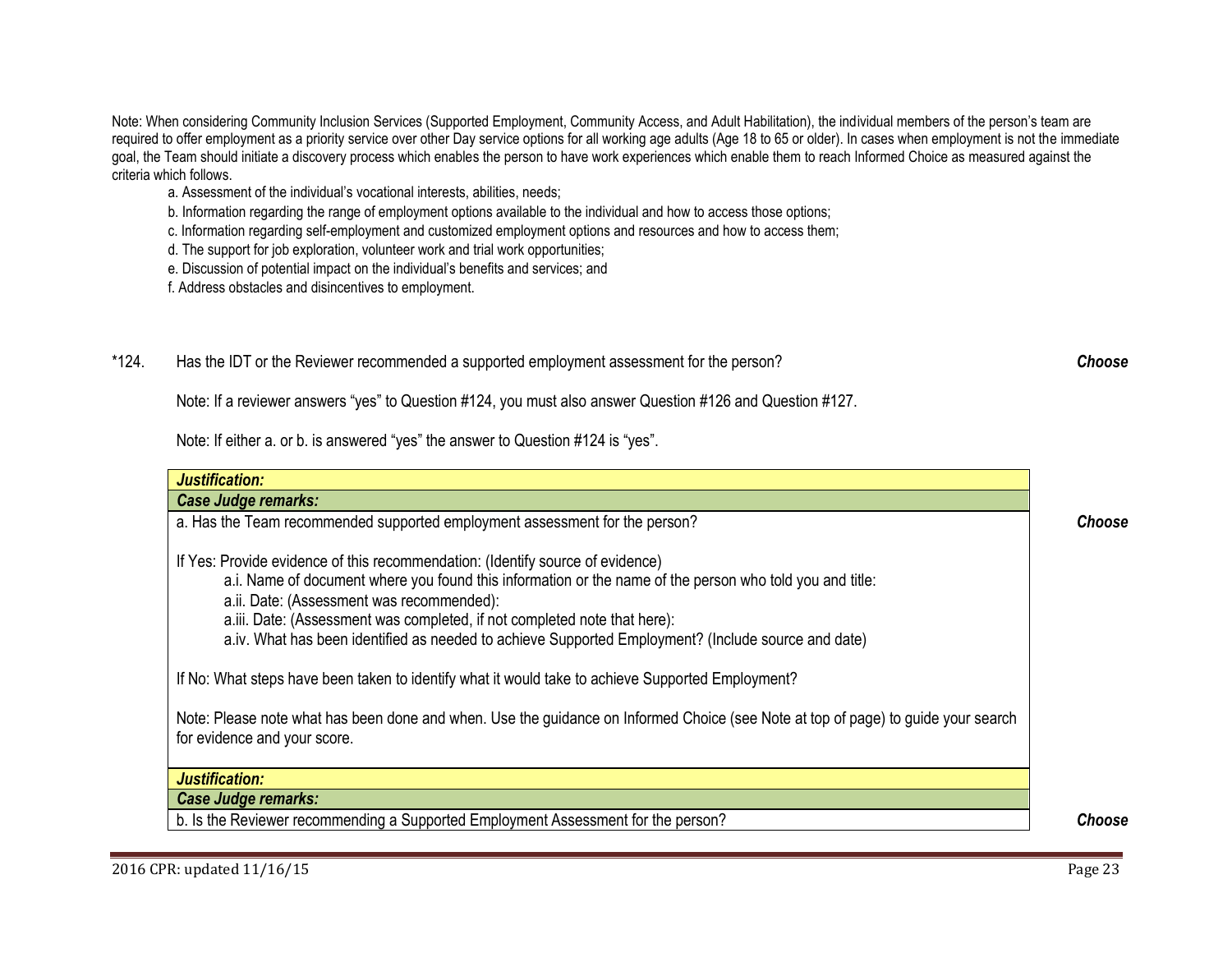b.i. Identify reasons why or why not.

#### *Justification:*

*Case Judge remarks:*

# **If you score #124 as YES, then you MUST score #126 and #127.**

# <span id="page-23-0"></span>**If you score #125 as YES, then you MUST score #128-130. If you score #125 as NO, then #128 to 130 are N/A**

# **If #124 and #125 are BOTH "no" then #126 through #130 should be marked NA**

\*125. In the opinion of the IDT or the Reviewer, does the person need supported employment?

Note: If a reviewer answers "yes" to Question #125, you must also answer Questions #128, #129 and #130.

Note: If either a. or b. is answered "yes" the answer to Question #125 is "yes".

We will consider DDSD's Employment First policy and the Jackson mandate to consider employment. We will consider evidence of Informed Choice (identified above), what the person's day looks like now, does the person have a work outcome, does the person want to work and if there are other indicators in the person's life/ISP that indicate work might make sense (i.e. needs to make more money, likes to help others, is bored, etc.) Is there any compelling reason why one would not pursue work for this person? *Justification:* 

# *Case Judge remarks:*

a. Does the Team recommend supported employment for the person?

If Yes: Provide evidence of this recommendation (e.g., name of the document where you found this evidence and date, or person interviewed and title; etc.).

If No: List reasons the Team has identified for not making this referral. Identify source of evidence and date. Use the guidance on Informed Choice to guide your search for evidence.

# *Justification:*

*Case Judge remarks:* 

b. Is the Reviewer recommending Supported Employment for the person?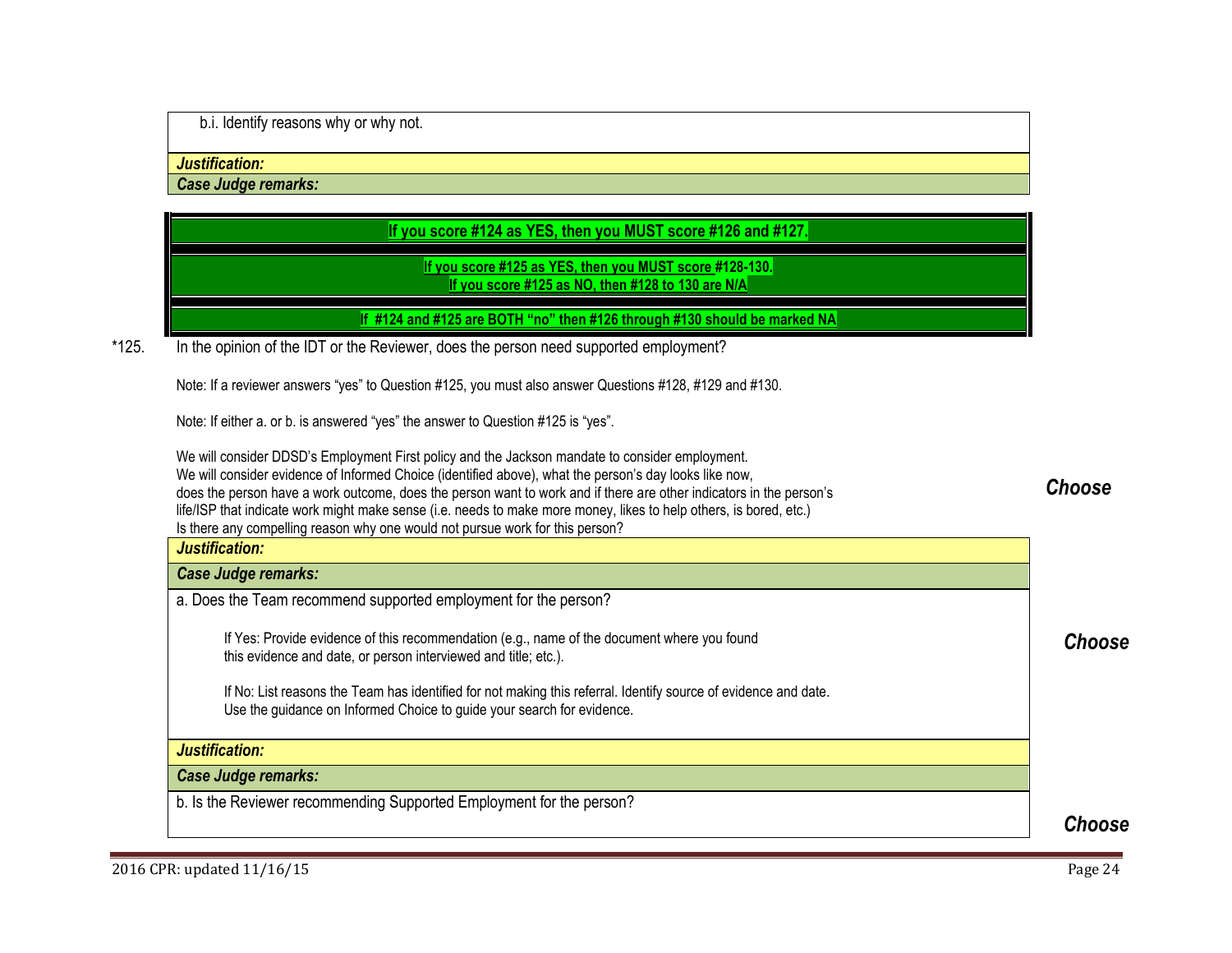Identify reasons why or why not.

#### *Justification:*

*Case Judge remarks:* 

# **If #124 and #125 are BOTH "no" then #126 through #130 should be marked NA**

\*126. Did the person receive a supported employment assessment?

Note: A supported employment assessment is not required to be a separate document labeled as such. A supported employment assessment could be found within other assessments such as an employment assessment or preference/interest type of assessment.

DDSD Policy: Vocational Assessment Profile: "Means A vocational assessment or profile that is an objective analysis of a person's interests, skills, needs career goals, preferences, concerns, in areas that can pertain to an employment outcome and can ultimately be … matched to a potential job, self-employment opportunity, career advancement or other employment opportunity… A vocational assessment must be of a quality and content to be acceptable to DVR or DDSD. See July 16, 2008 Policy VAP-001 and Procedure VAPP-001 with same date.

|       | Justification:                                                                                                                                                                             |        |
|-------|--------------------------------------------------------------------------------------------------------------------------------------------------------------------------------------------|--------|
|       | Case Judge remarks:                                                                                                                                                                        |        |
| *127. | Does the supported employment assessment conform to DOH regulations?<br>lete: The casesement is surrent relevant and functional Current means reviewed and reviewed as needed but not less | Choose |

Note: The assessment is current, relevant and functional. Current means reviewed and revised as needed but not less than on an annual basis. If the person has experienced problems getting a job or experienced problems on the job, the assessment should be done as needed and more frequently than annually.

Please see the DOH Policy and Procedure for Vocational Assessments (for Jackson Class Members) when evaluating whether the assessment conforms to DOH regulations.

How often are Assessments/Updates to be done? A mandatory annual employment assessment update is completed each year. This can be done during the annual ISP Team meeting as long as the assessment process and content requirements as outlined in the attached DOH Policy and Procedure for Vocational Assessments are met as a part of this update. If the Team needs additional information, the individual or guardian requests referral for a separate, independent employment assessment or there has been no progress toward employment then a new, separate assessment should be initiated by the IDT or supported employment provider by contacting DOH-DDSD Supported Employment Lead for information about available vocational assessments.

*Justification:* 

<span id="page-24-1"></span><span id="page-24-0"></span>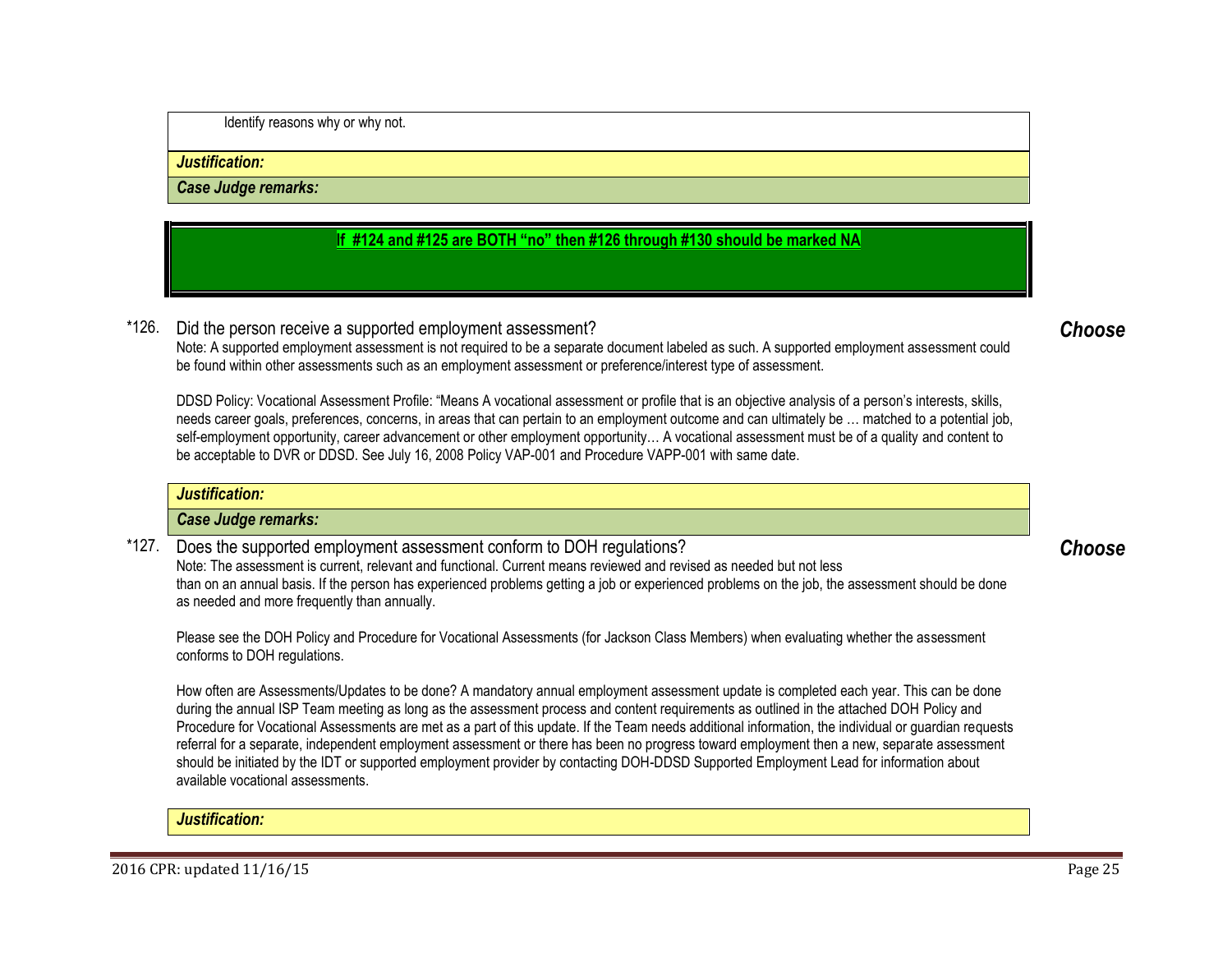# *Case Judge remarks:*

\*128. Does the person have a career development plan (based on assessments) that meets the person's needs? Note: A Career development plan is not required to be a separate document labeled as such. It can be incorporated into the person's ISP (e.g, longterm vision, Outcome, Work/Learn, Action Plan sections).

If a career development plan is found, but is not based on assessments or is not being implemented, this item should be scored a "1". The Career development plan consists of the vocational assessment and the ISP Work/Learn Action Plan that specifies steps necessary towards a successful employment outcome and identifies the people, including the individual, who will complete specific tasks, as well as a review and reporting mechanism for mutual accountability. If the individual has a work outcome, the career plan provides a 'blueprint' for job development/career development; if the plan isn't working, it is revised as necessary in a timely manner. Please refer to the DOH Policy and Procedure for Vocational Assessments to determine the quality of the Career Development Plan for the individual.

#### *Justification:*

#### *Case Judge remarks:*

\*129. Is the person engaged in supported employment?

Note: Supported employment is defined as: paid employment, with ongoing supports, in integrated settings for the maximum number of hours possible based on the unique strengths, resources, interests, concerns, abilities and capabilities of individuals with the most severe disabilities. Integrated settings are work places where most of the employees are not disabled and with whom/where an individual interacts on a regular basis, in the performance of their job duties, with employees who are not disabled (Federal Register, 1992).

If this person is working and receiving payment for this work, regardless of the number of hours worked, this should be answered "yes".

If this person is not working, this cannot be a "yes" UNLESS:

1. There is documented evidence that the person is actively engaged in supported employment services such as a discovery process, job search or job development; and/or

2. There is evidence that the reason the person is not working is due to a temporary issue and that a job is being held for this person with a date identified when they will return to work.

#### *Justification:*

<span id="page-25-1"></span><span id="page-25-0"></span>*Choose*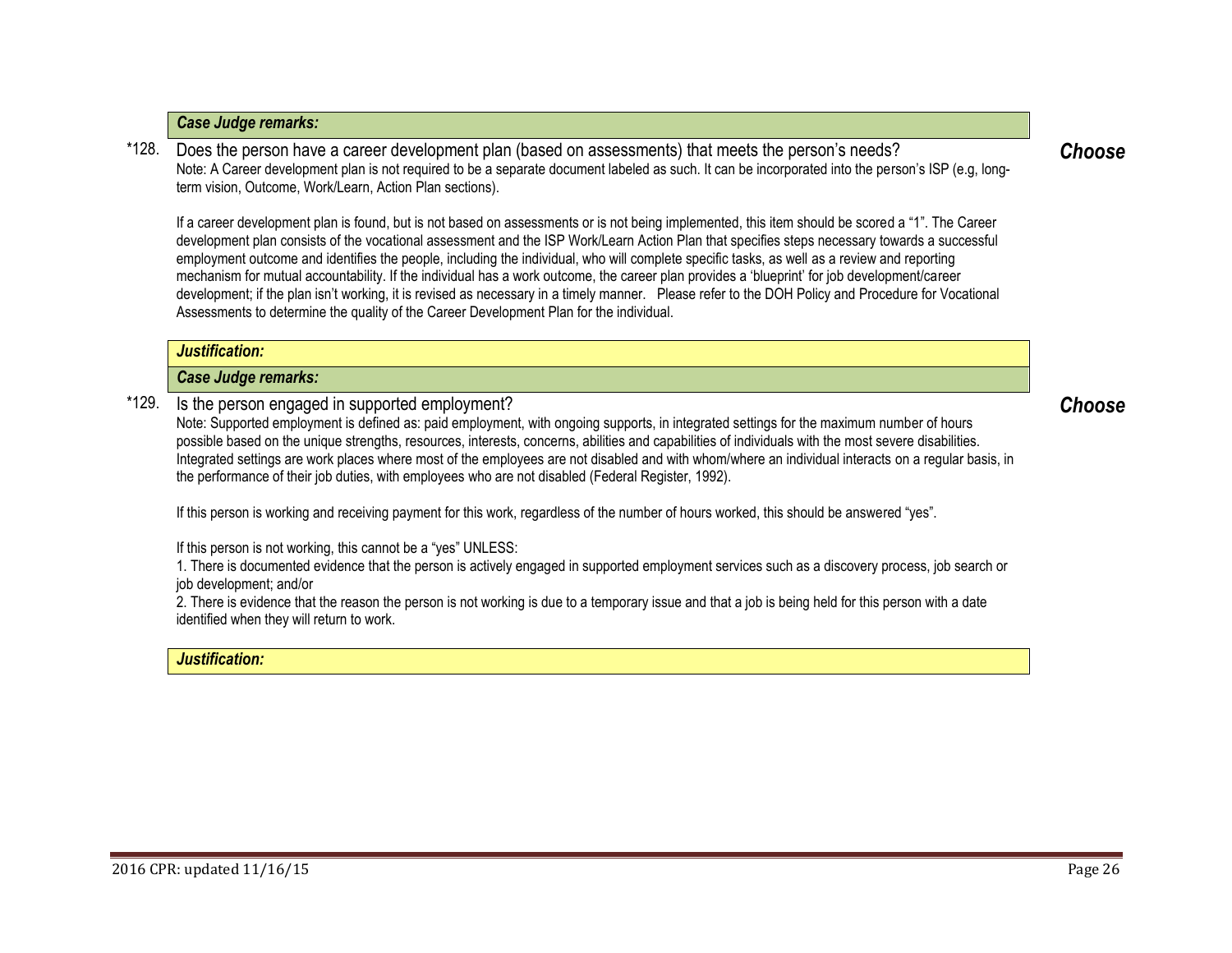## *Case Judge remarks:*

## a. Is this person working?

<span id="page-26-0"></span>Note: Be sure your justification(s) for this question are clear about whether or not the person is working, what they are doing and for how many hours. If the person is not working but receiving supported employment services, be sure you identify what employment services they are receiving, for how long they have been receiving these services, their level of engagement each week and when (date) they are expected to be employed.

|       | Justification:                                                                                              |        |
|-------|-------------------------------------------------------------------------------------------------------------|--------|
|       | Case Judge remarks:                                                                                         |        |
| *130. | Is the supported work provided in accordance with the following?                                            | Choose |
|       | Choose                                                                                                      |        |
|       | <b>Choose</b>                                                                                               |        |
|       |                                                                                                             |        |
|       | *d. There is a reasonable expectation that the job will continue (not a temporary or seasonal job).  Choose |        |

For this to be a "2" the person must meet all of the criteria outlined in "a" to "d". DDSD no longer allows exemptions. Do NOT leave blanks. Unless #124 and #125 are BOTH "no" you cannot score NA on "a" through "d".

| Justification:             |  |
|----------------------------|--|
| <b>Case Judge remarks:</b> |  |